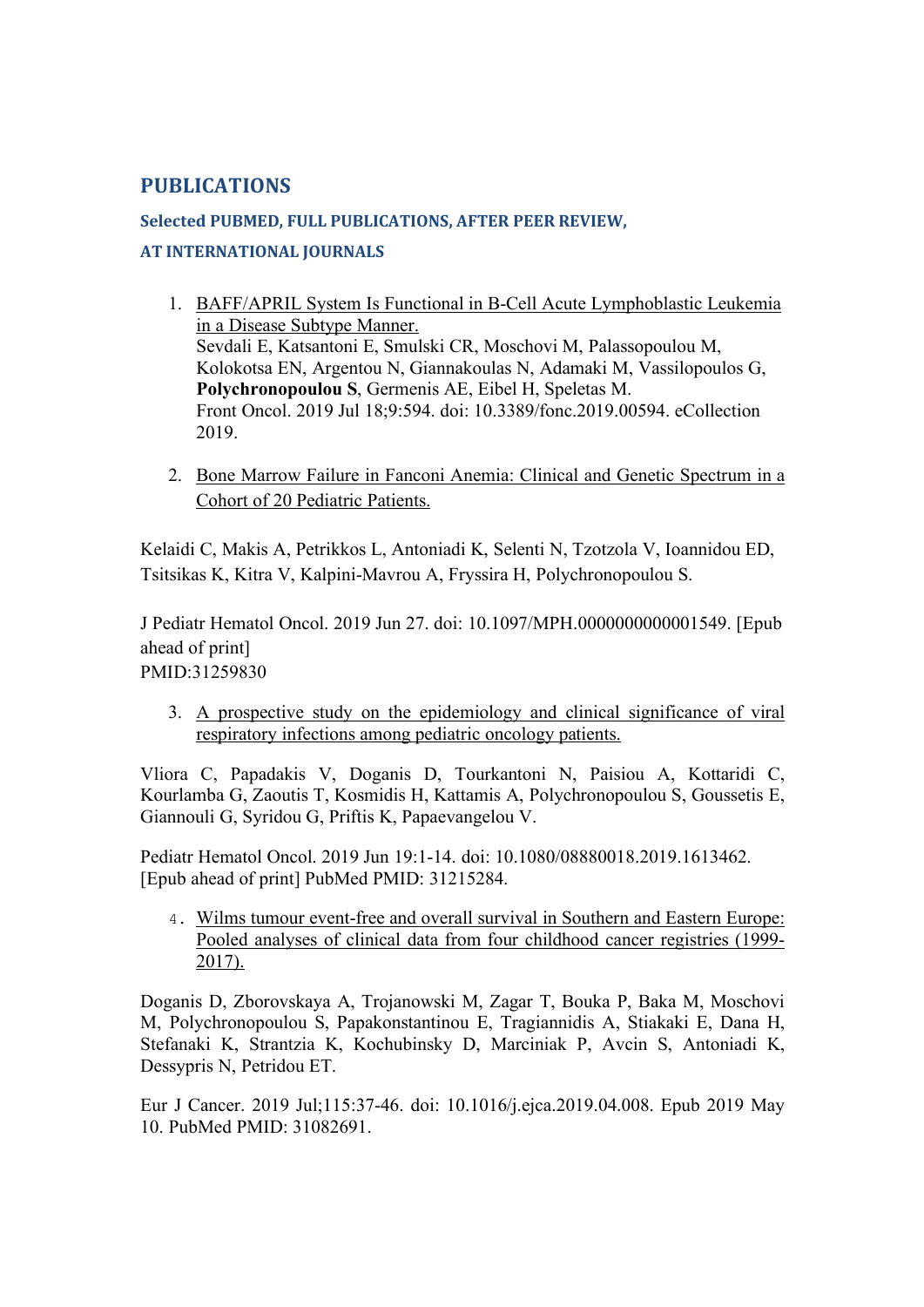5. Interference of bone marrow CD56(+) mesenchymal stromal cells in minimal residual disease investigation of neuroblastoma and other CD45(-) /CD56(+) pediatric malignancies using flow cytometry.

Theodorakos I, Paterakis G, Papadakis V, Vicha A, Topakas G, Jencova P, Karchilaki E, Taparkou A, Tsagarakis NJ, Polychronopoulou S.

Pediatr Blood Cancer. 2019 Aug;66(8):e27799. doi: 10.1002/pbc.27799. Epub 2019 May 7. PubMed PMID: 31066205.

6. Perinatal and early life risk factors for childhood brain tumors: Is instrumentassisted delivery associated with higher risk?

Georgakis MK, Dessypris N, Papadakis V, Tragiannidis A, Bouka E, Hatzipantelis E, Moschovi M, Papakonstantinou E, Polychronopoulou S, Sgouros S, Stiakaki E, Pourtsidis A, Psaltopoulou T, Petridou ET; NARECHEM-ST CNS tumors Working Group.

Cancer Epidemiol. 2019 Apr;59:178-184. doi: 10.1016/j.canep.2019.01.017. Epub 2019 Feb 26. PubMed PMID: 30818125.

7. Flow cytometric predictive scoring systems for common fusions ETV6/RUNX1, BCR/ABL1, TCF3/PBX1 and rearrangements of the KMT2A gene, proposed for the initial cytogenetic approach in cases of B-acute lymphoblastic leukemia.

Tsagarakis NJ, Papadhimitriou SI, Pavlidis D, Marinakis T, Kostopoulos IV, Stiakaki E, Polychronopoulou S, Paterakis G.

Int J Lab Hematol. 2019 Feb 7. doi: 10.1111/ijlh.12983. [Epub ahead of print]

8. Establishing nationally representative central line-associated bloodstream infection surveillance data for paediatric patients in Greece.

Kouni S, Tsolia M, Roilides E, Dimitriou G, Tsiodras S, Skoutelis A, Kourkouni E, Gkentzi D, Iosifidis E, Spyridis N, Kopsidas I, Karakosta P, Tsopela GC, Spyridaki I, Kourlaba G, Coffin S, Zaoutis ET; PHIG Investigators.

J Hosp Infect. 2019 Jan;101(1):53-59. doi: 10.1016/j.jhin.2018.07.032. Epub 2018 Jul 27.

9. Survival and mortality rates of Wilms tumour in Southern and Eastern European countries: Socioeconomic differentials compared with the United States of America.

Doganis D, Panagopoulou P, Tragiannidis A, Vichos T, Moschovi M, Polychronopoulou S, Rigatou E, Papakonstantinou E, Stiakaki E, Dana H, Bouka P, Antunes L, Bastos J, Coza D, Demetriou A, Agius D, Eser S, Ryzhov A, Sekerija M, Trojanowski M, Zagar T, Zborovskaya A, Perisic SZ, Strantzia K, Dessypris N, Psaltopoulou T, Petridou ET.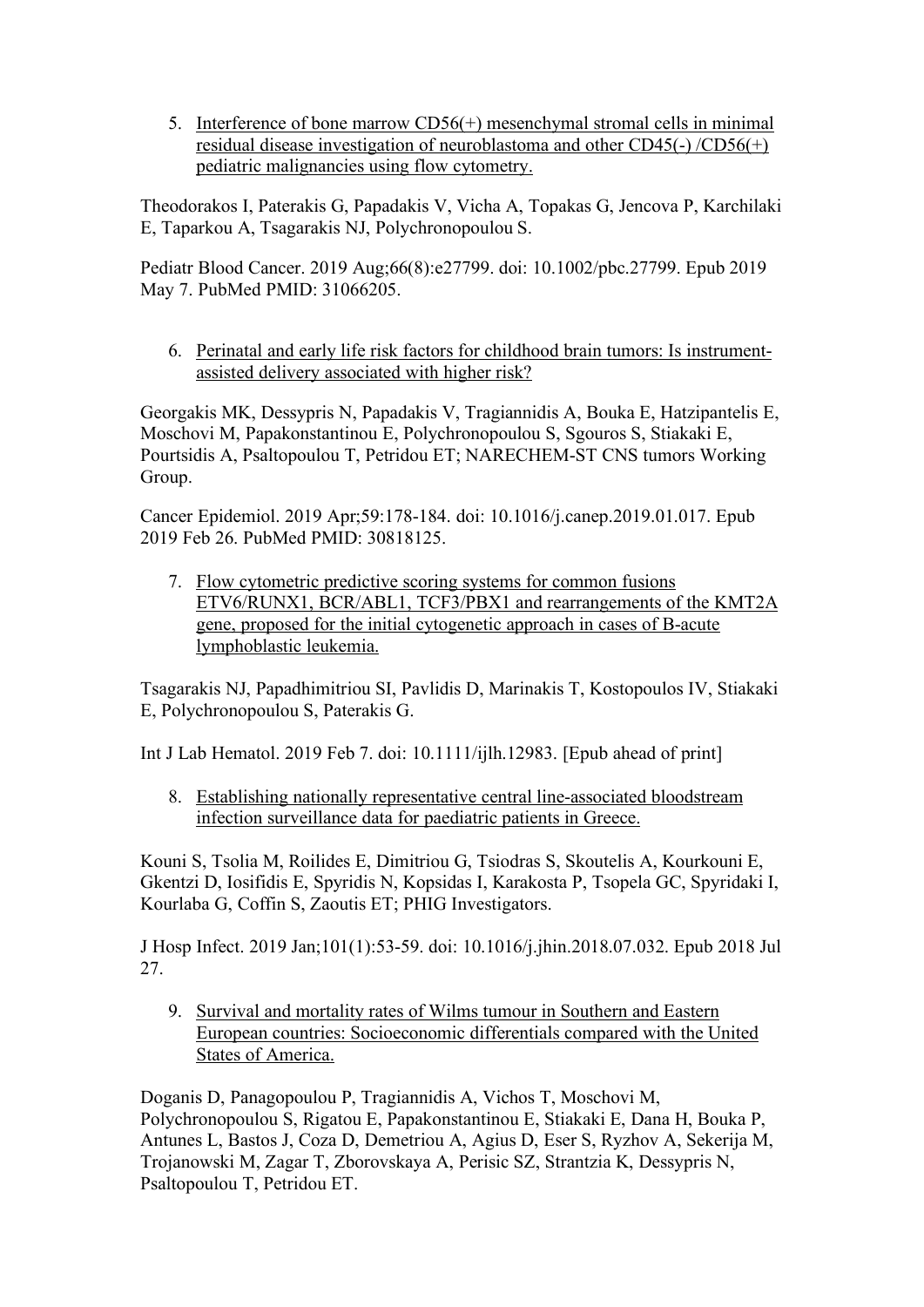Eur J Cancer. 2018 Sep;101:38-46. doi: 10.1016/j.ejca.2018.06.012. Epub 2018 Jul 17.

10. Prognostic significance of flow cytometry MRD log reduction during induction treatment of childhood ALL.

Ampatzidou M, Paterakis G, Vasdekis V, Papadhimitriou SI, Papadakis V, Vassilopoulos G, Polychronopoulou S.

Leuk Lymphoma. 2018 Jul 2:1-4. doi: 10.1080/10428194.2018.1471603. [Epub ahead of print] No abstract available.

11. ETV6/RUNX1-positive childhood acute lymphoblastic leukemia (ALL): The spectrum of clonal heterogeneity and its impact on prognosis.

Ampatzidou M, Papadhimitriou SI, Paterakis G, Pavlidis D, Tsitsikas Κ, Kostopoulos IV, Papadakis V, Vassilopoulos G, Polychronopoulou S.

Cancer Genet. 2018 Aug;224-225:1-11. doi: 10.1016/j.cancergen.2018.03.001. Epub 2018 Mar 27.

12. International cooperative study identifies treatment strategy in childhood ambiguous lineage leukemia.

Hrusak O, de Haas V, Stancikova J, Vakrmanova B, Janotova I, Mejstrikova E, Capek V, Trka J, Zaliova M, Luks A, Bleckmann K, Möricke A, Irving J, Konatkowska B, Alexander TB, Inaba H, Schmiegelow K, Stokley S, Zemanova Z, Moorman AV, Rossi JG, Felice MS, Dalla-Pozza L, Morales J, Dworzak M, Buldini B, Basso G, Campbell M, Cabrera ME, Marinov N, Elitzur S, Izraeli S, Luria D, Feuerstein T, Kolenova A, Svec P, Kreminska O, Rabin KR, Polychronopoulou S, da Costa E, Marquart HV, Kattamis A, Ratei R, Reinhardt D, Choi JK, Schrappe M, Stary J.

Blood. 2018 Jul 19;132(3):264-276. doi: 10.1182/blood-2017-12-821363. Epub 2018 May 2.

13. Heterogeneous MYCN Amplification in Neuroblastoma -a SIOP Europe Neuroblastoma Study

Ana P Berbegall, Dominik Bogen, Ulrike Pötschger, Klaus Beiske, Nick Bown, Valérie Combaret, Raffaella Defferrari, Marta Jeison, Katia Mazzocco, Luigi Varesio, Ales Vicha, Shifra Ash, Victoria Castel, Carole Coze, Ruth Ladenstein, Cormac Owens, Vassilios Papadakis, Ellen Ruud, Gabriele Amann, Angela R Sementa, Samuel Navarro, Peter F Ambros, Rosa Noguera, Inge M Ambros

British Journal of Cancer 2018 May;118(11):1502-1512. https://doi.org/10.1038/s41416-018-0098-6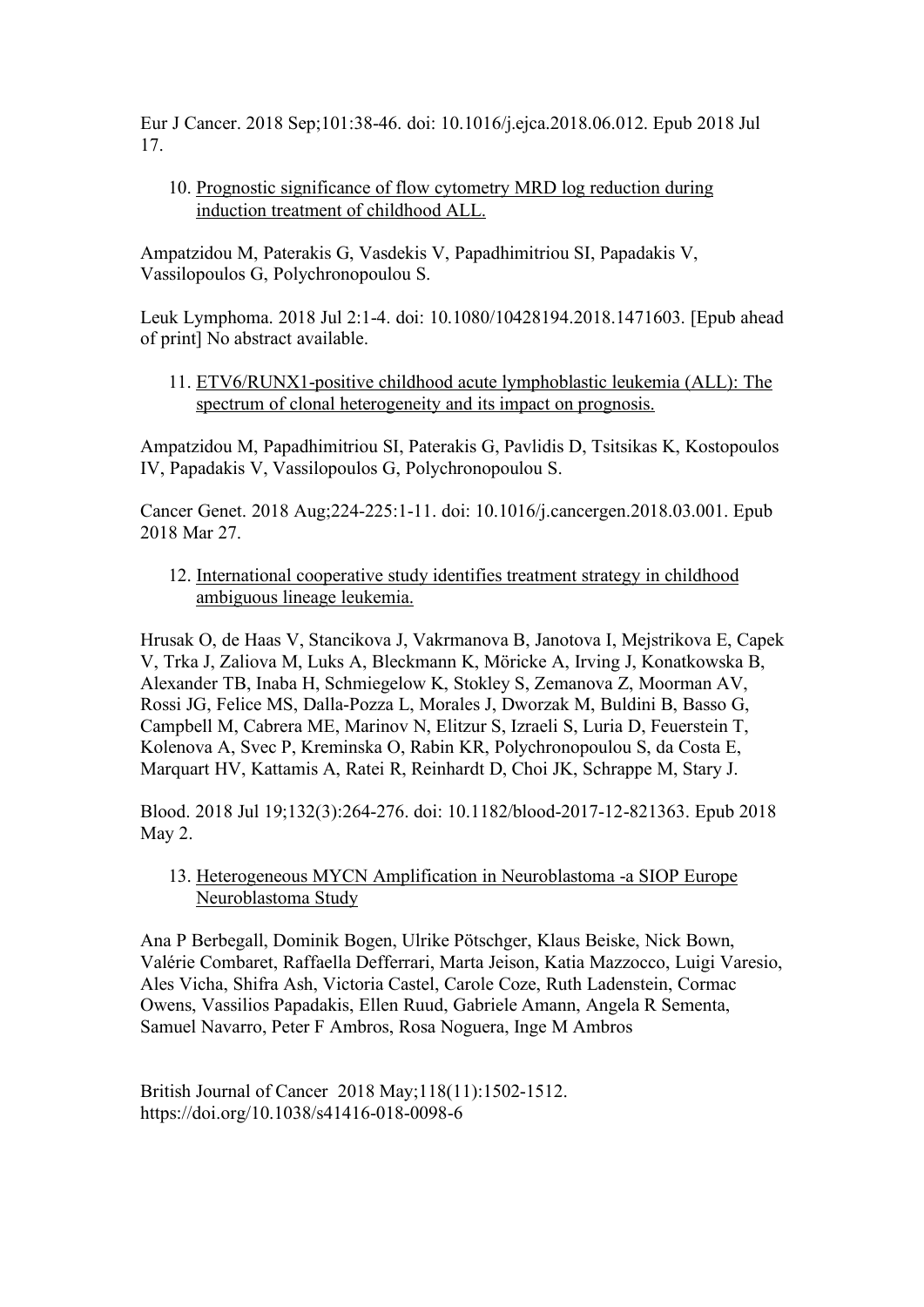14. Persisting inequalities in survival patterns of childhood neuroblastoma in Southern and Eastern Europe and the effect of socio-economic development compared with those of the US.

Panagopoulou P, Georgakis MK, Baka M, Moschovi M, Papadakis V, Polychronopoulou S, Kourti M, Hatzipantelis E, Stiakaki E, Dana H, Tragiannidis A, Bouka E, Antunes L, Bastos J, Coza D, Demetriou A, Agius D, Eser S, Gheorghiu R, Šekerija M, Trojanowski M, Žagar T, Zborovskaya A, Ryzhov A, Dessypris N, Morgenstern D, Petridou ET.

Eur J Cancer. 2018 Jun;96:44-53. doi: 10.1016/j.ejca.2018.03.003. Epub 2018 Apr 16.

15. Risk stratification of high-risk metastatic neuroblastoma: A report from the HR-NBL-1/SIOPEN study

Daniel A Morgenstern, Ulrike Pötschger, Lucas Moreno, Vassilios Papadakis, Cormac Owens, Shifra Ash, Claudia Pasqualini, Roberto Luksch, Alberto Garaventa, Adela Canete, Martin Elliot, Aleksandra Malgorzata, Geneviève Laureys, Per Kogner, Josef Malis, Ellen Ruud, Maja Beck-Popovic, Gudrun Schleiermacher, Dominique Valteau-Couanet, Ruth Ladenstein

*Pediatr Blood Cancer*. 2018;e27363. https://doi.org/10.1002/pbc.27363

16. Childhood nephroblastoma in Southern and Eastern Europe and the US: Incidence variations and temporal trends by human development index.

Doganis D, Panagopoulou P, Tragiannidis A, Georgakis MK, Moschovi M, Polychronopoulou S, Rigatou E, Papakonstantinou E, Stiakaki E, Dana H, Bouka E, Antunes L, Bastos J, Coza D, Demetriou A, Agius D, Eser S, Ryzhov A, Sekerija M, Trojanowski M, Zagar T, Zborovskaya A, Perisic SZ, Stefanaki K, Dessypris N, Petridou ET.

Cancer Epidemiol. 2018 Jun;54:75-81. doi: 10.1016/j.canep.2018.03.012. Epub 2018 Apr 11.

17. Neuroblastoma among children in Southern and Eastern European cancer registries: Variations in incidence and temporal trends compared to US.

Georgakis MK, Dessypris N, Baka M, Moschovi M, Papadakis V, Polychronopoulou S, Kourti M, Hatzipantelis E, Stiakaki E, Dana H, Bouka E, Antunes L, Bastos J, Coza D, Demetriou A, Agius D, Eser S, Gheorghiu R, Sekerija M, Trojanowski M, Zagar T, Zborovskaya A, Ryzhov A, Tragiannidis A, Panagopoulou P, Steliarova-Foucher E, Petridou ET.

Int J Cancer. 2018 May 15;142(10):1977-1985. doi: 10.1002/ijc.31222. Epub 2017 Dec 29.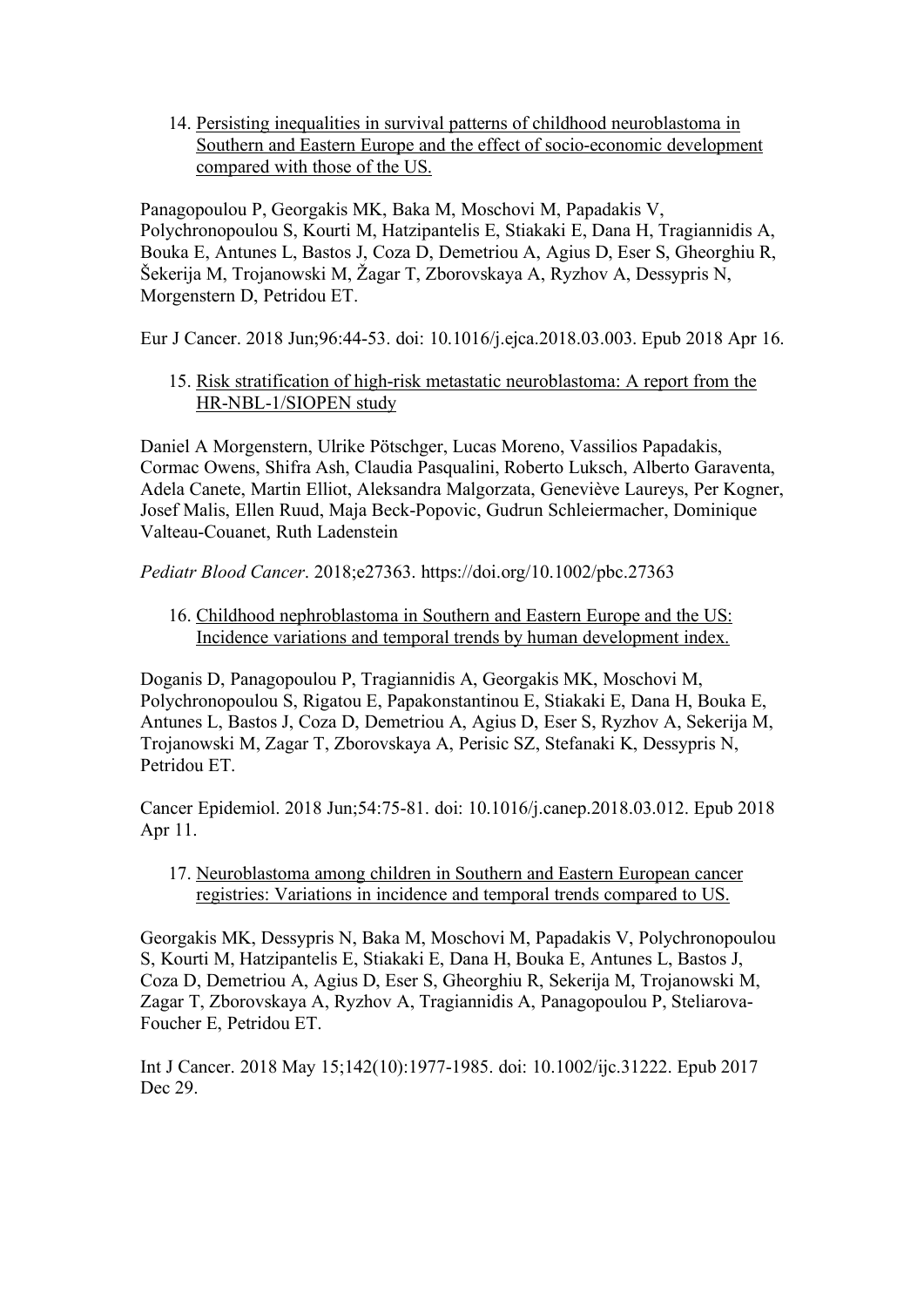18. Adolescents and young adults with acute lymphoblastic and acute myeloid leukemia

Ampatzidou M., Kelaidi C., Dworzak M.N., Polychronopoulou S.

MEMO-Magazine of European Medical Oncology 2018; 11(1):47-53.

19. Voriconazole Antifungal Prophylaxis in Children With Malignancies: A Nationwide Study.

Pana ZD, Kourti M, Vikelouda K, Vlahou A, Katzilakis N, Papageorgiou M, Doganis D, Petrikkos L, Paisiou A, Koliouskas D, Kattamis A, Stiakaki E, Chatzistilianou M, Vasilatou-Kosmidis H, Polychronopoulou S, Grafakos S, Roilides E.

J Pediatr Hematol Oncol. 2018 Jan;40(1):22-26. doi: 10.1097/MPH.0000000000000926.

#### 20. Parental alcohol consumption and risk of leukemia in the offspring: a systematic review and meta-analysis.

Karalexi MA, Dessypris N, Thomopoulos TP, Ntouvelis E, Kantzanou M, Diamantaras AA, Moschovi M, Baka M, Hatzipantelis E, Kourti M, Polychronopoulou S, Stiakaki E, Mora AM, Wunsch-Filho V, Infante-Rivard C, Loutradis D, Petridou ET.

Eur J Cancer Prev. 2017 Sep;26(5):433-441. doi: 10.1097/CEJ.0000000000000350. Review.

21. Busulphan and melphalan versus carboplatin, etoposide and melphalan as high-dose therapy for high-risk neuroblastoma (HRNBL1/SIOPEN): A randomised phase 3 trial.

Ruth Ladenstein, Ulrike Poetschger, Penelope Brock, Roberto Luksch, Victoria Castel, Isaac Yaniv, Vassilios Papadakis, Geneviève Laureys, Josef Malis, Walentyna Balwierz, Ellen Ruud, Per Kogner, Henrik Schroeder, Ana Forjaz de Lacerda, Maja Beck-Popovic, Pavel Bician, Miklos Garami, Toby Trahair, Adela Canete, Peter Ambros, Keith Holmes, Mark Gaze, Guenter Schreier, Alberto Garaventa, Gilles Vassal, Jean Michon, Andrew Pearson:

Lancet Oncology. 2017 Apr;18(4):500-514. doi: 10.1016/S1470-2045(17)30070-0. Epub 2017 Mar 2

22. Anthropometrics at birth and risk of a primary central nervous system tumour: A systematic review and meta-analysis.

Georgakis MK, Kalogirou EI, Liaskas A, Karalexi MA, Papathoma P, Ladopoulou K, Kantzanou M, Tsivgoulis G; NARECHEM-BT Working Group, Petridou ET.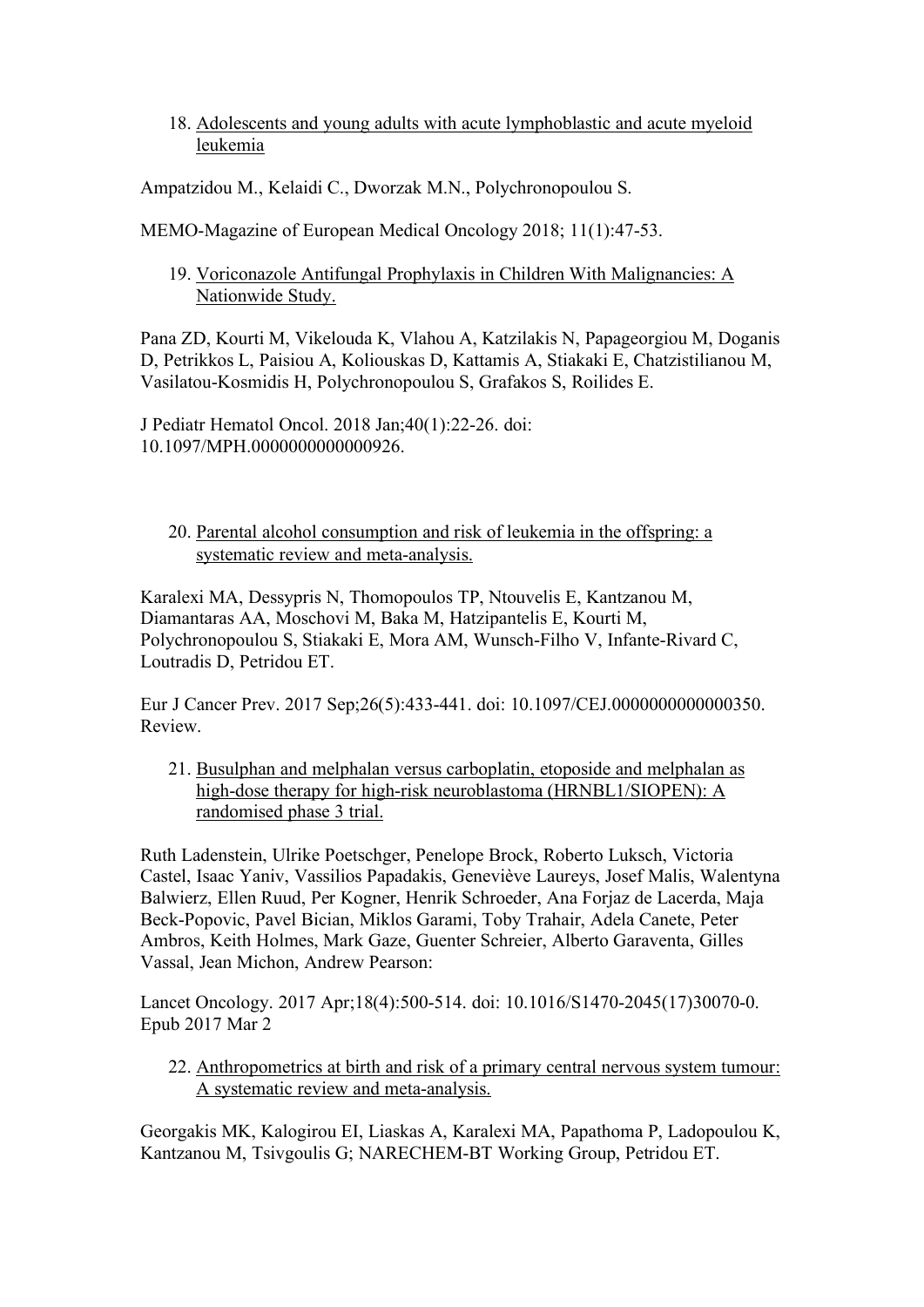Eur J Cancer. 2017 Apr;75:117-131. doi: 10.1016/j.ejca.2016.12.033. Epub 2017 Feb 20. Review.

23. Association of maternal and index child's diet with subsequent leukemia risk: A systematic review and meta analysis.

Dessypris N, Karalexi MA, Ntouvelis E, Diamantaras AA, Papadakis V, Baka M, Hatzipantelis E, Kourti M, Moschovi M, Polychronopoulou S, Sidi V, Stiakaki E, Petridou ET.

Cancer Epidemiol. 2017 Apr;47:64-75. doi: 10.1016/j.canep.2017.01.003. Epub 2017 Jan 25. Review.

24. Incidence and time trends of childhood lymphomas: findings from 14 Southern and Eastern European cancer registries and the Surveillance, Epidemiology and End Results, USA.

Georgakis MK, Karalexi MA, Agius D, Antunes L, Bastos J, Coza D, Demetriou A, Dimitrova N, Eser S, Florea M, Ryzhov A, Sekerija M, Žagar T, Zborovskaya A, Zivkovic S, Bouka E, Kanavidis P, Dana H, Hatzipantelis E, Kourti M, Moschovi M, Polychronopoulou S, Stiakaki E, Kantzanou Μ, Pourtsidis A, Petridou ET.

Cancer Causes Control. 2016 Nov;27(11):1381-1394. Epub 2016 Oct 18.

25. Incidence, time trends and survival patterns of childhood pilocytic astrocytomas in Southern-Eastern Europe and SEER, US.

Georgakis MK, Karalexi MA, Kalogirou EI, Ryzhov A, Zborovskaya A, Dimitrova N, Eser S, Antunes L, Sekerija M, Zagar T, Bastos J, Agius D, Florea M, Coza D, Bouka E, Bourgioti C, Dana H, Hatzipantelis E, Moschovi M, Papadopoulos S, Sfakianos G, Papakonstantinou E, Polychronopoulou S, Sgouros S, Stefanaki K, Stiakaki E, Strantzia K, Zountsas B, Pourtsidis A, Patsouris E, Petridou ET.

J Neurooncol. 2017 Jan;131(1):163-175. doi: 10.1007/s11060-016-2284-9. Epub 2016 Oct 14.

26. Survival trends in childhood chronic myeloid leukaemia in Southern-Eastern Europe and the United States of America.

Karalexi MA, Baka M, Ryzhov A, Zborovskaya A, Dimitrova N, Zivkovic S, Eser S, Antunes L, Sekerija M, Zagar T, Bastos J, Demetriou A, Agius D, Florea M, Coza D, Polychronopoulou S, Stiakaki E, Moschovi M, Hatzipantelis E, Kourti M, Graphakos S, Pombo-de-Oliveira MS, Adami HO, Petridou ET.

Eur J Cancer. 2016 Nov;67:183-190. doi: 10.1016/j.ejca.2016.08.011. Epub 2016 Sep 24.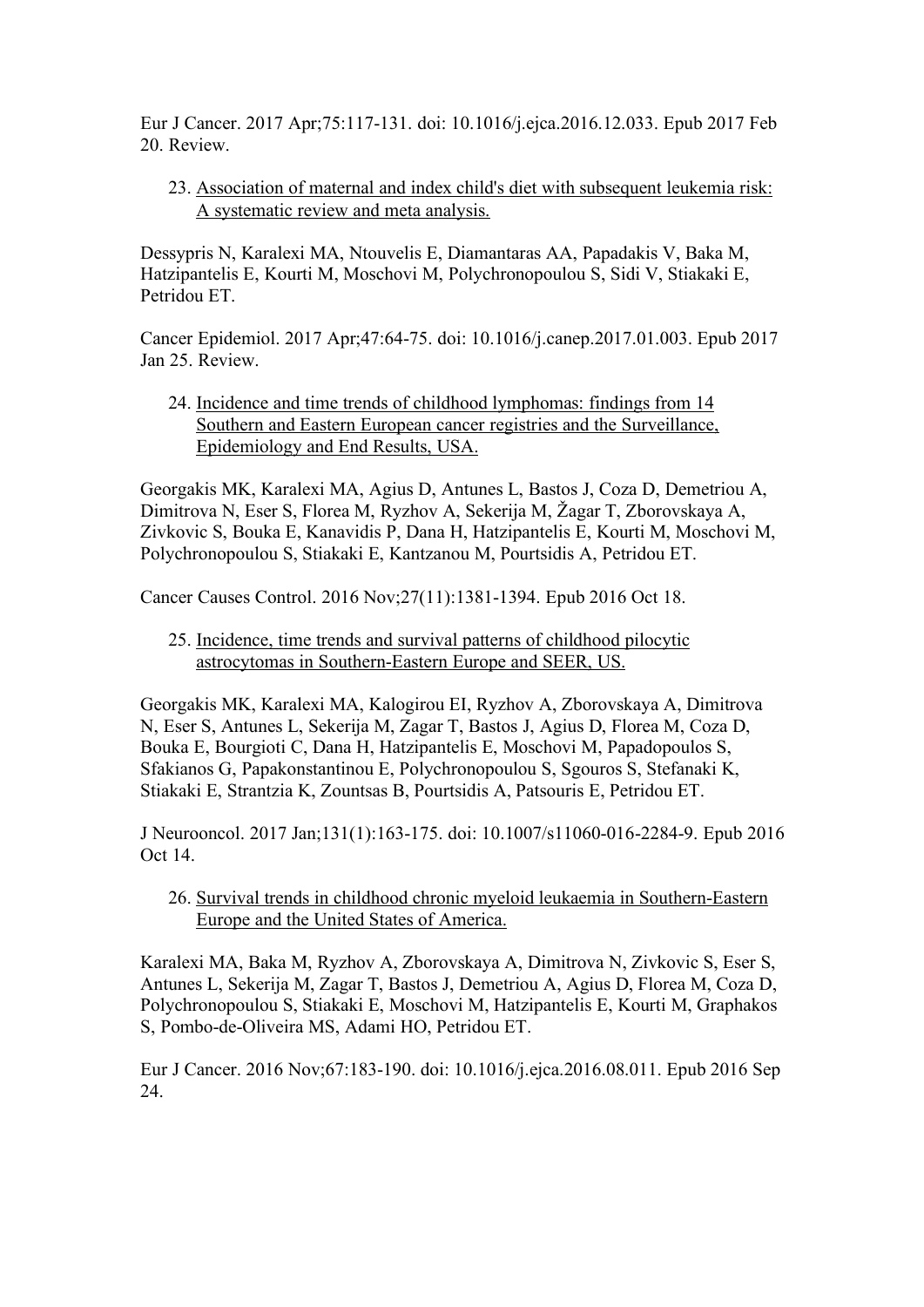#### 27. The Epigenetic Biomarker γH2AX: From Bench to Clinical Trials

Emmy P Rogakou, Vassilios Papadakis, and George Chrousos,

In book: Epigenetics, the Environment, and Children's Health across Lifespans Editor: David Hollar, Springer 2016 pages 93-115 ISBN: 978-3-319-25323-7 (Print) 978-3-319-25325-1 (Online)

28. Mortality and survival patterns of childhood lymphomas: geographic and agespecific patterns in Southern-Eastern European and SEER/US registration data.

Karalexi MA, Georgakis MK, Dessypris N, Ryzhov A, Zborovskaya A, Dimitrova N, Zivkovic S, Eser S, Antunes L, Sekerija M, Zagar T, Bastos J, Demetriou A, Agius D, Florea M, Coza D, Bouka E, Dana H, Hatzipantelis E, Kourti M, Moschovi M, Polychronopoulou S, Stiakaki E, Pourtsidis A, Petridou ET.

Hematol Oncol. 2017 Dec;35(4):608-618. doi: 10.1002/hon.2347. Epub 2016 Sep 19.

#### 29. B-cell acute lymphoblastic leukemia with mature phenotype and MLL rearrangement: report of five new cases and review of the literature.

Sajaroff EO, Mansini A, Rubio P, Alonso CN, Gallego MS, Coccé MC, Eandi-Eberle S, Bernasconi AR, Ampatzidou M, Paterakis G, Papadhimitriou SI, Petrikkos L, Papadakis V, Polychronopoulou S, Rossi JG, Felice MS.

Leuk Lymphoma. 2016 Oct;57(10):2289-97. doi: 10.3109/10428194.2016.1141407. Epub 2016 Feb 8. Review.

30. Childhood central nervous system tumour mortality and survival in Southern and Eastern Europe (1983-2014): Gaps persist across 14 cancer registries.

Karalexi MA, Papathoma P, Thomopoulos TP, Ryzhov A, Zborovskaya A, Dimitrova N, Zivkovic S, Eser S, Antunes L, Sekerija M, Zagar T, Bastos J, Demetriou A, Agius D, Cozma R, Coza D, Bouka E, Dessypris N, Belechri M, Dana H, Hatzipantelis E, Papakonstantinou E, Polychronopoulou S, Pourtsidis A, Stiakaki E, Chatziioannou A, Manolitsi K, Orphanidis G, Papadopoulos S, Papathanasiou M, Patsouris E, Sgouros S, Zountsas B, Moschovi M, Steliarova-Foucher E, Petridou ET.

Eur J Cancer. 2015 Nov;51(17):2665-77. doi: 10.1016/j.ejca.2015.08.018. Epub 2015 Sep 3.

31. Maternal and childhood consumption of coffee, tea and cola beverages in association with childhood leukemia: a meta-analysis.

Thomopoulos TP, Ntouvelis E, Diamantaras AA, Tzanoudaki M, Baka M, Hatzipantelis E, Kourti M, Polychronopoulou S, Sidi V, Stiakaki E, Moschovi M, Kantzanou M, Petridou ET.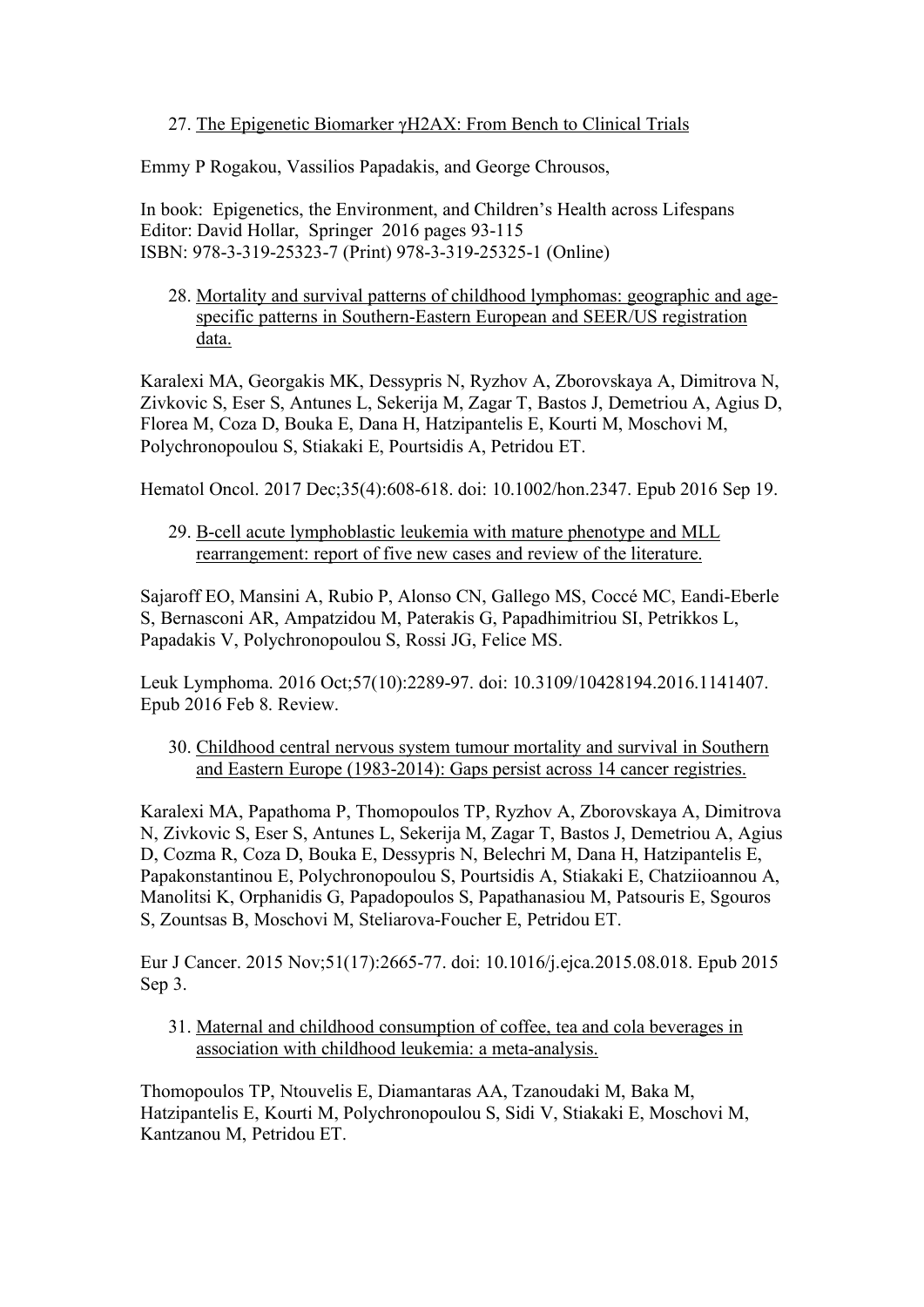Cancer Epidemiol. 2015 Dec;39(6):1047-59. doi: 10.1016/j.canep.2015.08.009. Epub 2015 Aug 29. Review.

32. History of Maternal Fetal Loss and Childhood Leukaemia Risk in Subsequent Offspring: Differentials by Miscarriage or Stillbirth History and Disease Subtype.

Karalexi MA, Skalkidou A, Thomopoulos TP, Belechri M, Biniaris-Georgallis SI, Bouka E, Baka M, Hatzipantelis E, Kourti M, Polychronopoulou S, Sidi V, Stiakaki E, Moschovi M, Dessypris N, Petridou ET.

Paediatr Perinat Epidemiol. 2015 Sep;29(5):453-61. doi: 10.1111/ppe.12207. Epub 2015 Jul 14.

33. Omission of doxorubicin from the treatment of stage II-III, intermediate-risk Wilms' tumour (SIOP WT 2001): an open-label, non-inferiority, randomised controlled trial.

Pritchard-Jones K, Bergeron C, de Camargo B, van den Heuvel-Eibrink MM, Acha T, Godzinski J, Oldenburger F, Boccon-Gibod L, Leuschner I, Vujanic G, Sandstedt B, de Kraker J, van Tinteren H, Graf N; SIOP Renal Tumours Study Group.

Lancet. 2015 Sep 19;386(9999):1156-64. doi: 10.1016/S0140-6736(14)62395-3. Epub 2015 Jul 9.

34. Childhood central nervous system tumours: Incidence and time trends in 13 Southern and Eastern European cancer registries.

Papathoma P, Thomopoulos TP, Karalexi MA, Ryzhov A, Zborovskaya A, Dimitrova N, Zivkovic S, Eser S, Antunes L, Sekerija M, Zagar T, Bastos J, Demetriou A, Cozma R, Coza D, Bouka E, Dessypris N, Kantzanou M, Kanavidis P, Dana H, Hatzipantelis E, Moschovi M, Polychronopoulou S, Pourtsidis A, Stiakaki E, Papakonstantinou E, Oikonomou K, Sgouros S, Vakis A, Zountsas B, Bourgioti C, Kelekis N, Prassopoulos P, Choreftaki T, Papadopoulos S, Stefanaki K, Strantzia K, Cardis E, Steliarova-Foucher E, Petridou ET.

Eur J Cancer. 2015 Jul;51(11):1444-55. doi: 10.1016/j.ejca.2015.04.014. Epub 2015 May 9.

35. Prelabor cesarean delivery and early-onset acute childhood leukemia risk.

Thomopoulos TP, Skalkidou A, Dessypris N, Chrousos G, Karalexi MA, Karavasilis TG, Baka M, Hatzipantelis E, Kourti M, Polychronopoulou S, Sidi V, Stiakaki E, Moschovi M, Loutradis D, Petridou ET.

Eur J Cancer Prev. 2016 Mar;25(2):155-61. doi: 10.1097/CEJ.0000000000000151.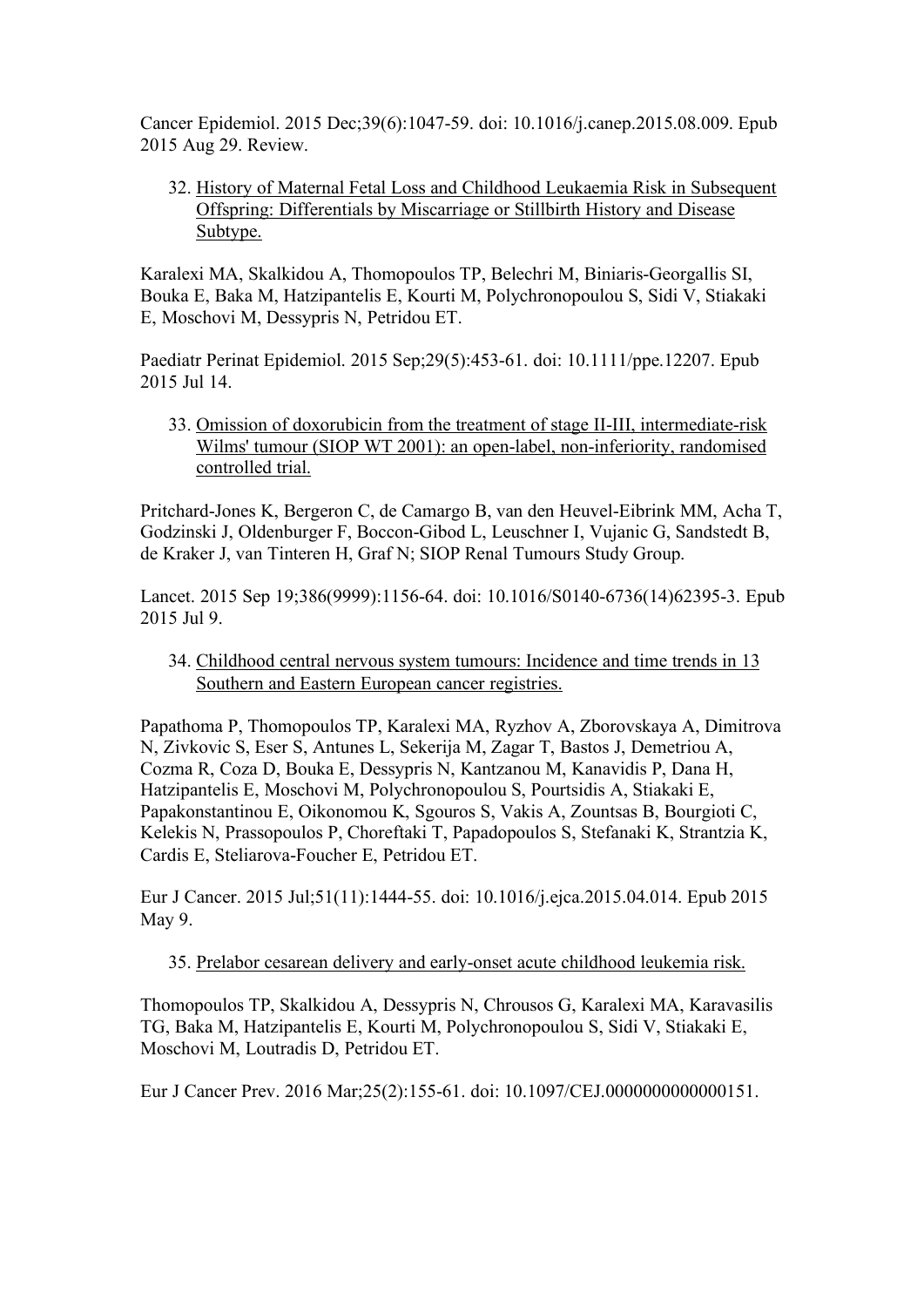36. Socioeconomic disparities in survival from childhood leukemia in the United States and globally: a meta-analysis.

Petridou ET, Sergentanis TN, Perlepe C, Papathoma P, Tsilimidos G, Kontogeorgi E, Kourti M, Baka M, Moschovi M, Polychronopoulou S, Sidi V, Hatzipantelis E, Stiakaki E, Iliadou AN, La Vecchia C, Skalkidou A, Adami HO.

Ann Oncol. 2015 Mar;26(3):589-97. doi: 10.1093/annonc/mdu572. Epub 2014 Dec 19.

37. Clinical phenotype and genetic analysis of RPS19, RPL5, and RPL11 genes in Greek patients with Diamond Blackfan Anemia.

Delaporta P, Sofocleous C, Stiakaki E, Polychronopoulou S, Economou M, Kossiva L, Kostaridou S, Kattamis A.

Pediatr Blood Cancer. 2014 Dec;61(12):2249-55. doi: 10.1002/pbc.25183. Epub 2014 Aug 17.

38. Childhood acute lymphoblastic leukemia: 12 years of experience, using a Berlin-Frankfurt-Münster approach, in a Greek center.

Ampatzidou M, Panagiotou JP, Paterakis G, Papadakis V, Papadhimitriou SI, Parcharidou A, Papargyri S, Rigatou E, Avgerinou G, Tsitsikas K, Vasdekis V, Haidas S, Polychronopoulou S.

Leuk Lymphoma. 2015 Jan;56(1):251-5. doi: 10.3109/10428194.2014.916801. Epub 2014 Jun 27. No abstract available.

39. Parental occupational pesticide exposure and the risk of childhood leukemia in the offspring: findings from the childhood leukemia international consortium.

Bailey HD, Fritschi L, Infante-Rivard C, Glass DC, Miligi L, Dockerty JD, Lightfoot T, Clavel J, Roman E, Spector LG, Kaatsch P, Metayer C, Magnani C, Milne E, Polychronopoulou S, Simpson J, Rudant J, Sidi V, Rondelli R, Orsi L, Kang AY, Petridou E, Schüz J.

Int J Cancer. 2014 Nov 1;135(9):2157-72. doi: 10.1002/ijc.28854. Epub 2014 Apr 4.

40. Brain tumors in Turner syndrome

George A. Alexiou, Maria Varela, Efthymios Dimitriadis, Amalia Patereli, Vassilios Papadakis, Kalliopi Stefanaki, George Sfakianos, Neofytos Prodromou: Brain tumors in Turner syndrome

European Journal of Medical Genetics 57 (2014) 312e313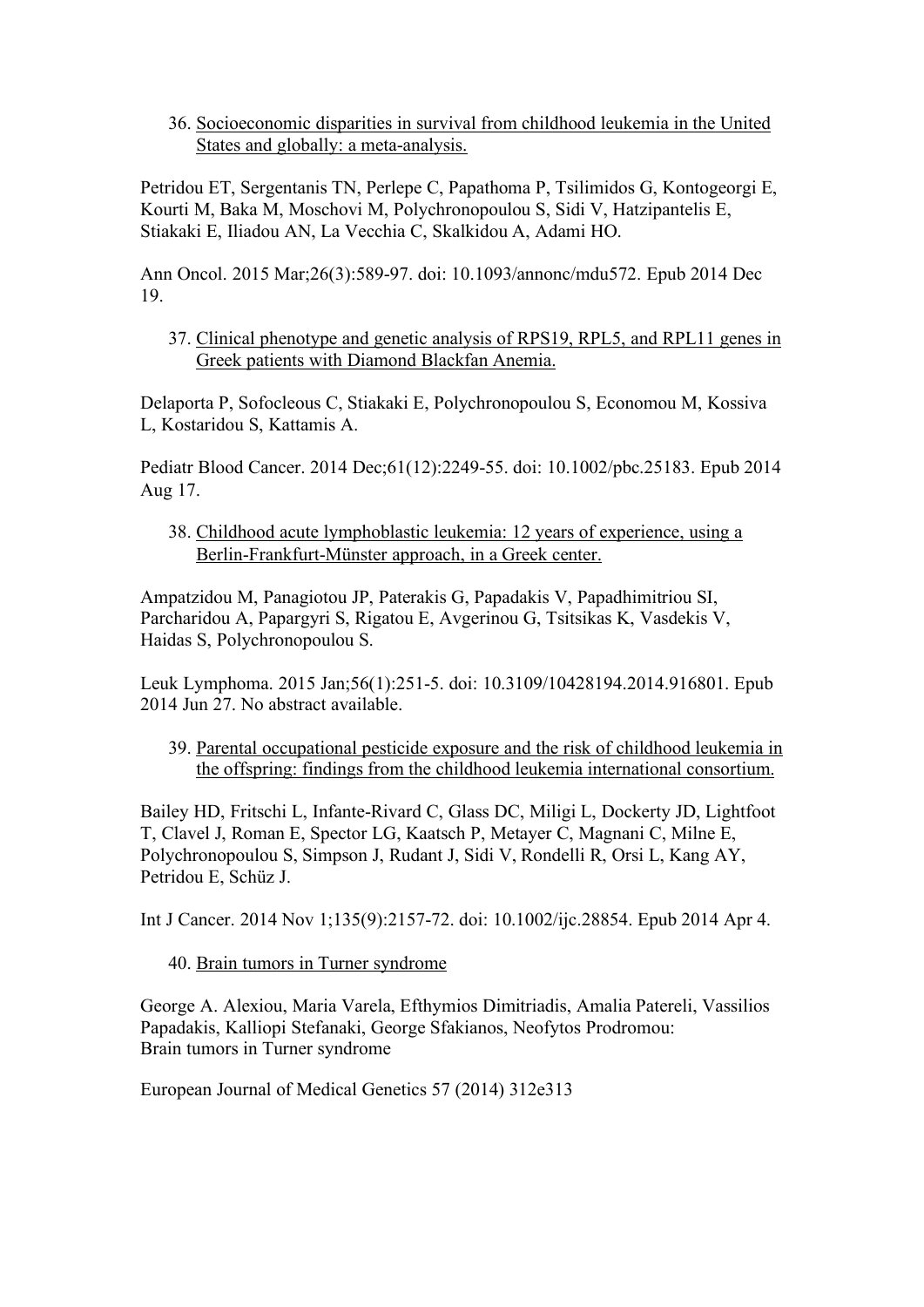### 41. Treatment and clinical results in childhood AML in Greece.

Sofia Polychronopoulou, Margarita Baka, Marina Servitzoglou,Vasilios Papadakis, Apostolos Pourtsidis, Georgia Avgerinou, Mirella Abatzidou, Helen Kosmidis

MEMO - Magazine of European Medical Oncology

February 2014, Volume 7, Issue 1, pp 50–55

42. Routine application of a novel MLPA-based first-line screening test uncovers clinically relevant copy number aberrations in haematological malignancies undetectable by conventional cytogenetics.

Konialis C, Savola S, Karapanou S, Markaki A, Karabela M, Polychronopoulou S, Ampatzidou M, Voulgarelis M, Viniou NA, Variami E, Koumarianou A, Zoi K, Hagnefelt B, Schouten JP, Pangalos C.

Hematology. 2014 Jun;19(4):217-24. doi: 10.1179/1607845413Y.0000000112. Epub 2013 Nov 25.

43. Neuroblastoma mRNAs predict outcome in children with stage 4 neuroblastoma; a SIOPEN study

Virginie Viprey, Walter Martin Gregory, Maria Valeria Corrias, Andrei Tchirkov, Katrien Swerts, Ales Vicha, Sandro Dallorso, Penelope Brock, Roberto Luksch, Dominique Valteau-Couanet, Vassilios Papadakis, Genevieve Laureys, Andy DJ Pearson, Ruth Ladenstein, and Susan A Burchill

Journal of Clinical Oncology 2014 Apr 1;32(10):1074-83. doi: 10.1200/JCO.2013.53.3604. Epub 2014 Mar 3

44. Investigation of FANCA mutations in Greek patients.

Selenti N, Sofocleous C, Kattamis A, Kolialexi A, Kitsiou S, Fryssira E, Polychronopoulou S, Kanavakis E, Mavrou A.

Anticancer Res. 2013 Aug;33(8):3369-74.

45. Omitting or reducing radiotherapy in childhood or adolescence Hodgkin Lymphoma

Vassilakopoulos TP, Boutsikas G, Papadakis V. :.

Transl Pediatr 2013 Jun 08. doi: 10.3978/j.issn.2224-4336.2013.06.03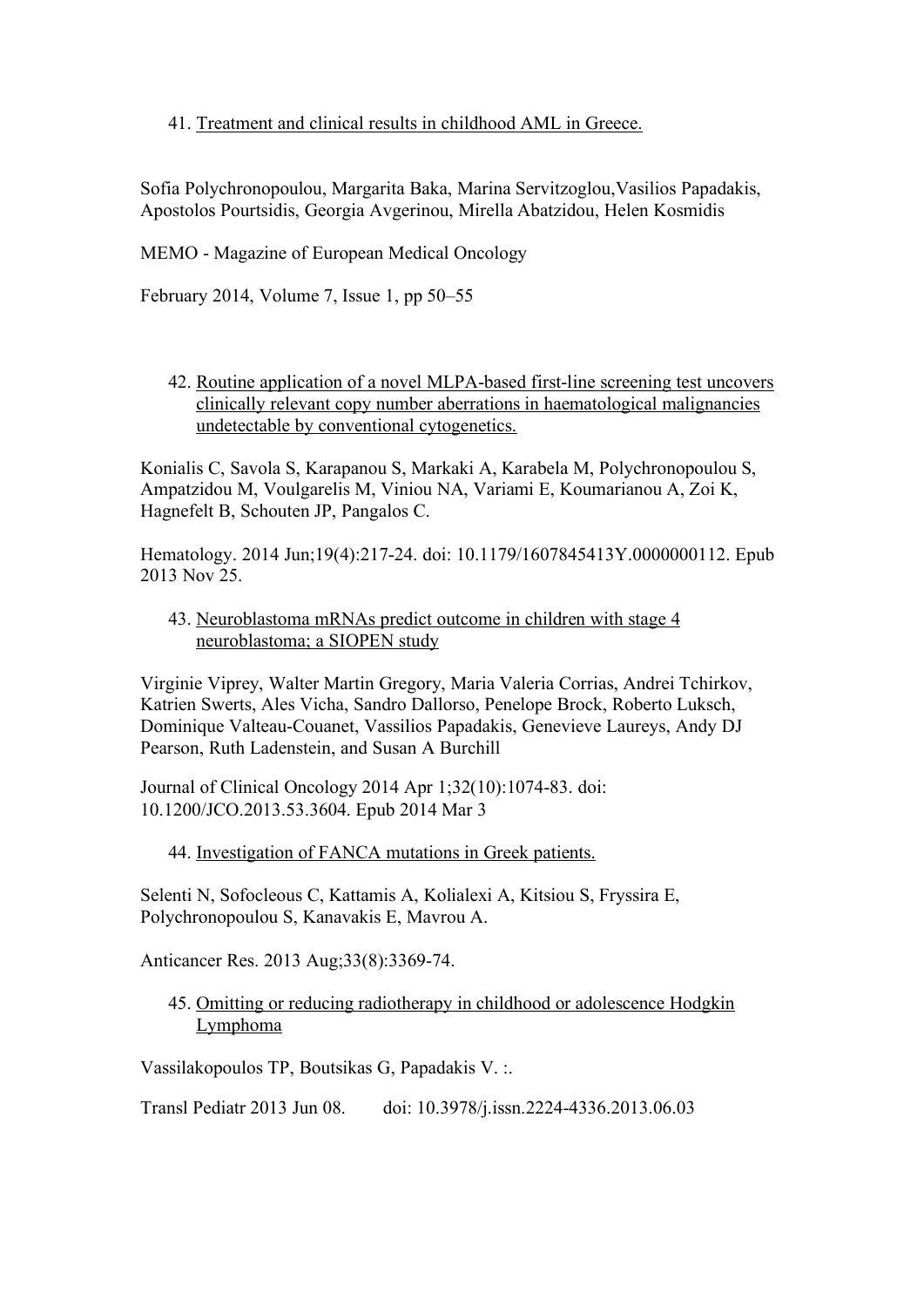46. Childhood leukemia and lymphoma: time trends and factors affecting survival in five Southern and Eastern European Cancer Registries.

Petridou ET, Dimitrova N, Eser S, Kachanov D, Karakilinc H, Varfolomeeva S, Belechri M, Baka M, Moschovi M, Polychronopoulou S, Athanasiadou-Piperopoulou F, Fragandrea I, Stiakaki E, Pourtsidis A, Stefanadis C, Coebergh JW, Sergentanis TN.

Cancer Causes Control. 2013 Jun;24(6):1111-8. doi: 10.1007/s10552-013-0188-y. Epub 2013 Mar 26.

47. Cytogenetic abnormalities and monosomal karyotypes in children and adolescents with acute myeloid leukemia: correlations with clinical characteristics and outcome.

Manola KN, Panitsas F, Polychronopoulou S, Daraki A, Karakosta M, Stavropoulou C, Avgerinou G, Hatzipantelis E, Pantelias G, Sambani C, Pagoni M.

Cancer Genet. 2013 Mar;206(3):63-72. doi: 10.1016/j.cancergen.2013.01.001. Epub 2013 Feb 12.

48. Autoimmune Hemolytic Anemia with concurrent acute Parvovirus B19 infection in a Heterozygous for Sickle Cell Patient and literature review

Papadakis Vassilios, Katsibardi Katerina, Giannaki Maria, Drakou Christina:

Pediatr Hematol Oncol. 2013 Aug;30(5):455-8. doi: 10.3109/08880018.2013.800927. Epub 2013 Jun 12

49. Socioeconomic status, area remoteness, and survival from childhood leukemia: results from the Nationwide Registry for Childhood Hematological Malignancies in Greece.

Sergentanis T, Dessypris N, Kanavidis P, Skalkidis I, Baka M, Polychronopoulou S, Athanassiadou F, Stiakaki E, Frangandrea I, Moschovi M, Petridou ET.

Eur J Cancer Prev. 2013 Sep;22(5):473-9. doi: 10.1097/CEJ.0b013e32835c7f69.

50. Allergy and risk of acute lymphoblastic leukemia among children: a nationwide case control study in Greece.

Lariou MS, Dikalioti SK, Dessypris N, Baka M, Polychronopoulou S, Athanasiadou-Piperopoulou F, Kalmanti M, Fragandrea I, Moschovi M, Germenis AE, Petridou ET.

Cancer Epidemiol. 2013 Apr;37(2):146-51. doi: 10.1016/j.canep.2012.10.012. Epub 2012 Nov 21.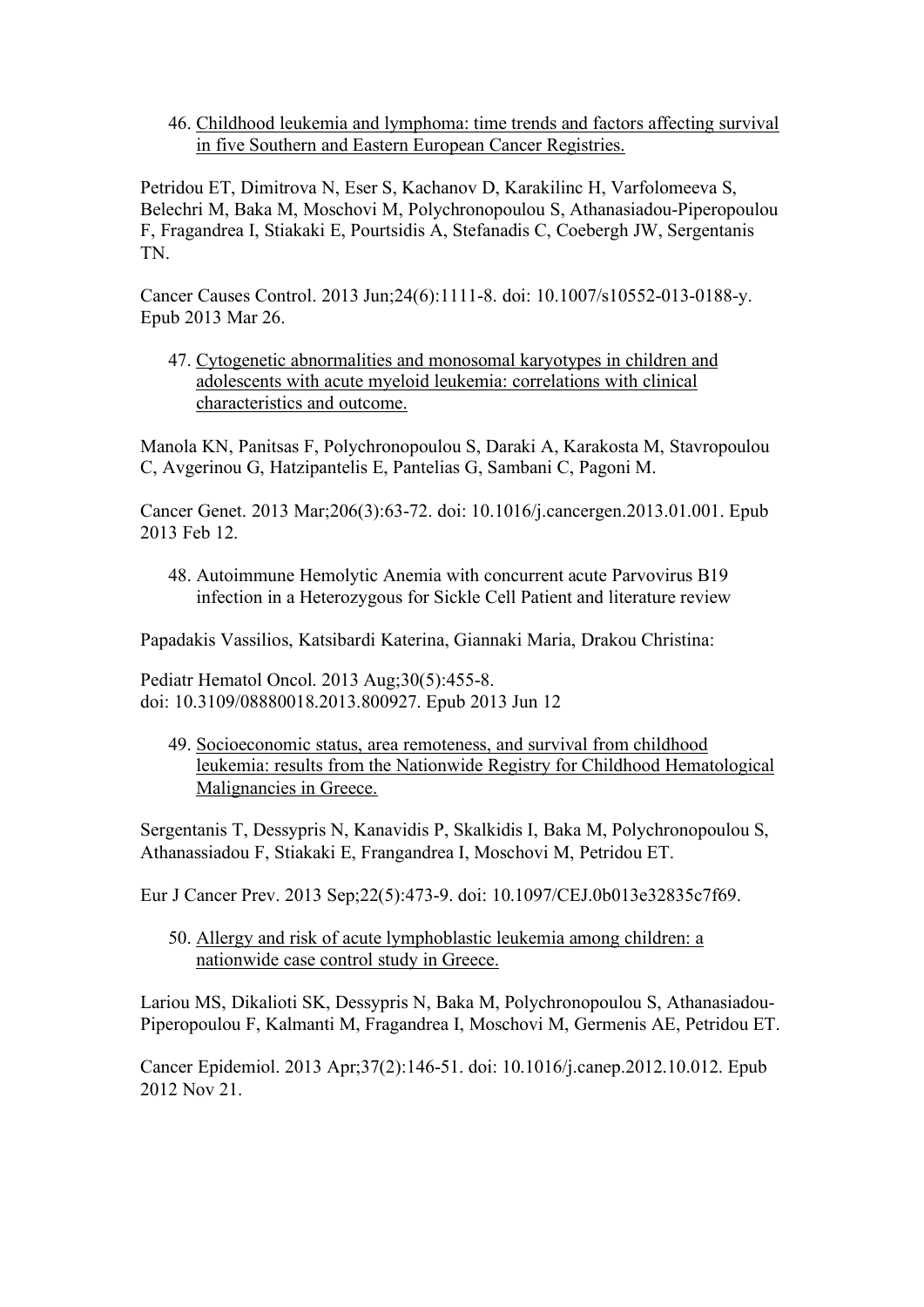51. Nutrition in early life and risk of childhood leukemia: a case-control study in Greece.

Diamantaras AA, Dessypris N, Sergentanis TN, Ntouvelis E, Athanasiadou-Piperopoulou F, Baka M, Fragandrea I, Moschovi M, Polychronopoulou S, Stiakaki E, Panagiotakos D, Petridou E.

Cancer Causes Control. 2013 Jan;24(1):117-24. doi: 10.1007/s10552-012-0097-5. Epub 2012 Nov 21.

52. Variation of serum C-reactive protein (CRP) over time in pediatric cancer patients with febrile illness and its relevance to identified pathogen.

Sklavou R, Karavanaki K, Critselis E, Kossiva L, Giannaki M, Tsolia M, Papadakis V, Papargyri S, Vlachou A, Karantonis F, Gourgiotis D, Polychronopoulou S.

Clin Biochem. 2012 Oct;45(15):1178-82. doi: 10.1016/j.clinbiochem.2012.07.088. Epub 2012 Jul 20.

53. Metastatic angiomatoid fibrous histiocytoma of the scalp, with EWSR1- CREB1 gene fusions in primary tumor and nodal metastasis

Khin Thway, Kalliopi Stefanaki, Vassilios Papadakis, and Cyril Fisher:

Human Pathology 2012 Nov 27. pii: S0046-8177(12)00308-5. doi: 10.1016/j.humpath.2012.08.008. [Epub ahead of print]

54. Thyroid Function Following Treatment of Childhood Acute Lymphoblastic Leukemia

Elpis Vlachopapadopoulou, Vassilios Papadakis, Georgia Avgerinou and Sophia Polychronopoulou:

In A New Look at Hypothyroidism, ISBN 978-953-51-0020-1, edited by Drahomira Springer, 2012, pp 159- 174

http://www.intechopen.com/articles/show/title/thyroid-function-following-treatmentof-childhood-acute-lymphoblastic-leukemia

55. Ectopic nephrogenic rest in the inguinal canal in a 6-month-old girl and a review of published studies

Dimitris Antoniou, Ierotheos Loukas, Vassilios Papadakis:

Annals of Saudi medicine 05/2012; DOI:10.5144/0256-4947.2012.23.5.1126 (e-pub ahead of print)

56. Chronic myeloid leukemia (CML) in children: classical and newer therapeutic approaches.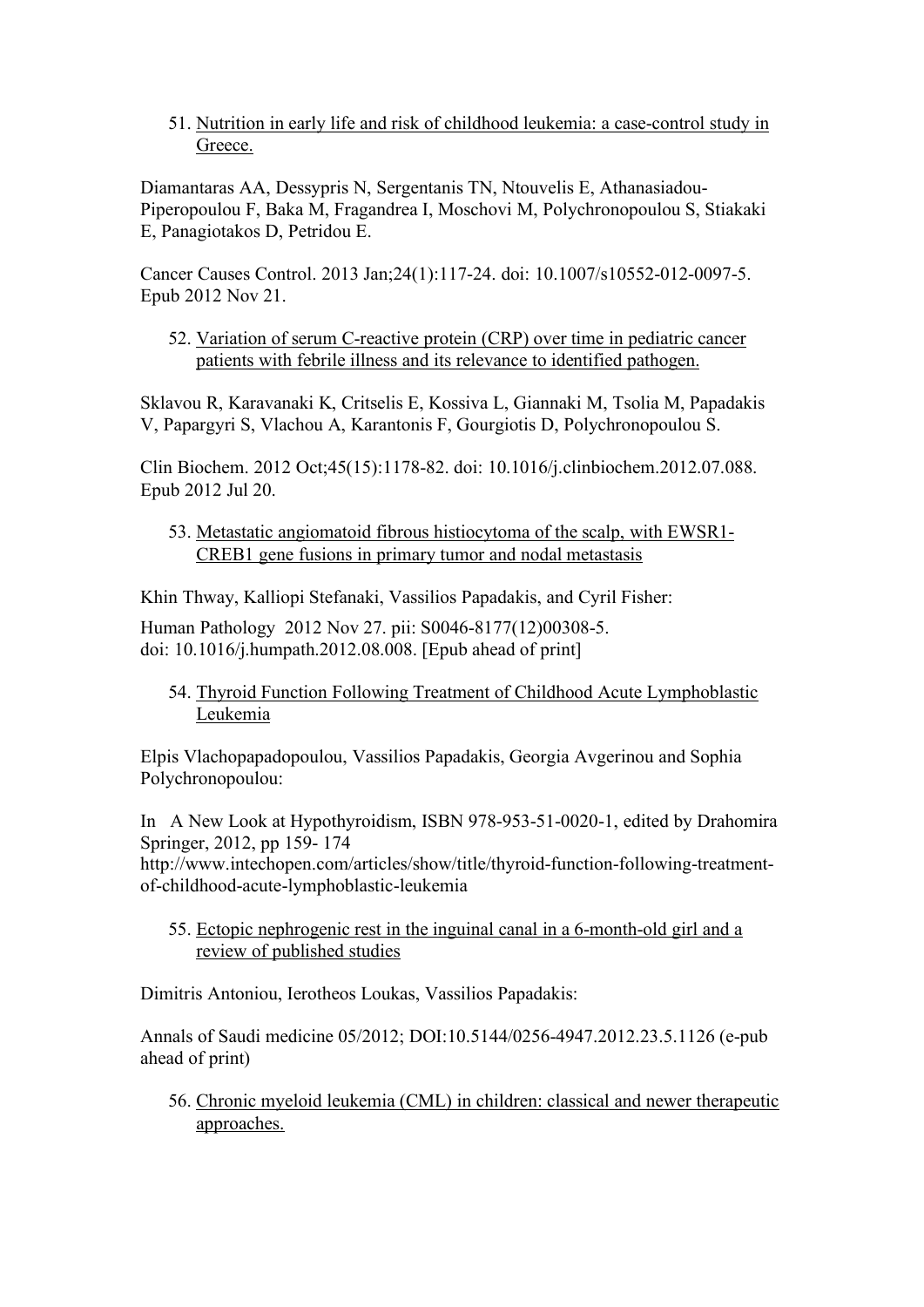Ampatzidou M, Papadhimitriou SI, Goussetis E, Panagiotou JP, Papadakis V, Polychronopoulou S.

Pediatr Hematol Oncol. 2012 Aug;29(5):389-94. doi: 10.3109/08880018.2012.691946. Epub 2012 Jun 12. Review.

57. Fulminant Aeromonas hydrophila infection during acute lymphoblastic leukemia treatment.

Papadakis V, Poniros N, Katsibardi K, Charissiadou AE, Anastasopoulos J, Polychronopoulou S.

J Microbiol Immunol Infect. 2012 Apr;45(2):154-7. doi: 10.1016/j.jmii.2011.09.008. Epub 2012 Jan 21.

58. Allergy-associated symptoms in relation to childhood non-Hodgkin's as contrasted to Hodgkin's lymphomas: a case-control study in Greece and metaanalysis.

Dikalioti SK, Chang ET, Dessypris N, Papadopoulou C, Skenderis N, Pourtsidis A, Moschovi M, Polychronopoulou S, Athanasiadou-Piperopoulou F, Sidi V, Kalmanti M, Petridou ET.

Eur J Cancer. 2012 Aug;48(12):1860-6. doi: 10.1016/j.ejca.2011.12.010. Epub 2012 Jan 7.

59. A rare case of neonatal systemic xanthogranulomatosis with severe hepatic disease and metachronous skin involvement.

Papadakis V, Volonaki E, Katsibardi K, Stefanaki K, Valari M, Anagnostakou M, Polychronopoulou S.

J Pediatr Hematol Oncol. 2012 Apr;34(3):226-8. doi: 10.1097/MPH.0b013e3182203086.

60. Maternal smoking during pregnancy and risk for childhood leukemia: a nationwide case-control study in Greece and meta-analysis.

Klimentopoulou A, Antonopoulos CN, Papadopoulou C, Kanavidis P, Tourvas AD, Polychronopoulou S, Baka M, Athanasiadou-Piperopoulou F, Kalmanti M, Sidi V, Moschovi M, Petridou ET.

Pediatr Blood Cancer. 2012 Mar;58(3):344-51. doi: 10.1002/pbc.23347. Epub 2011 Oct 11.

61. In vitro fertilization and risk of childhood leukemia in Greece and Sweden.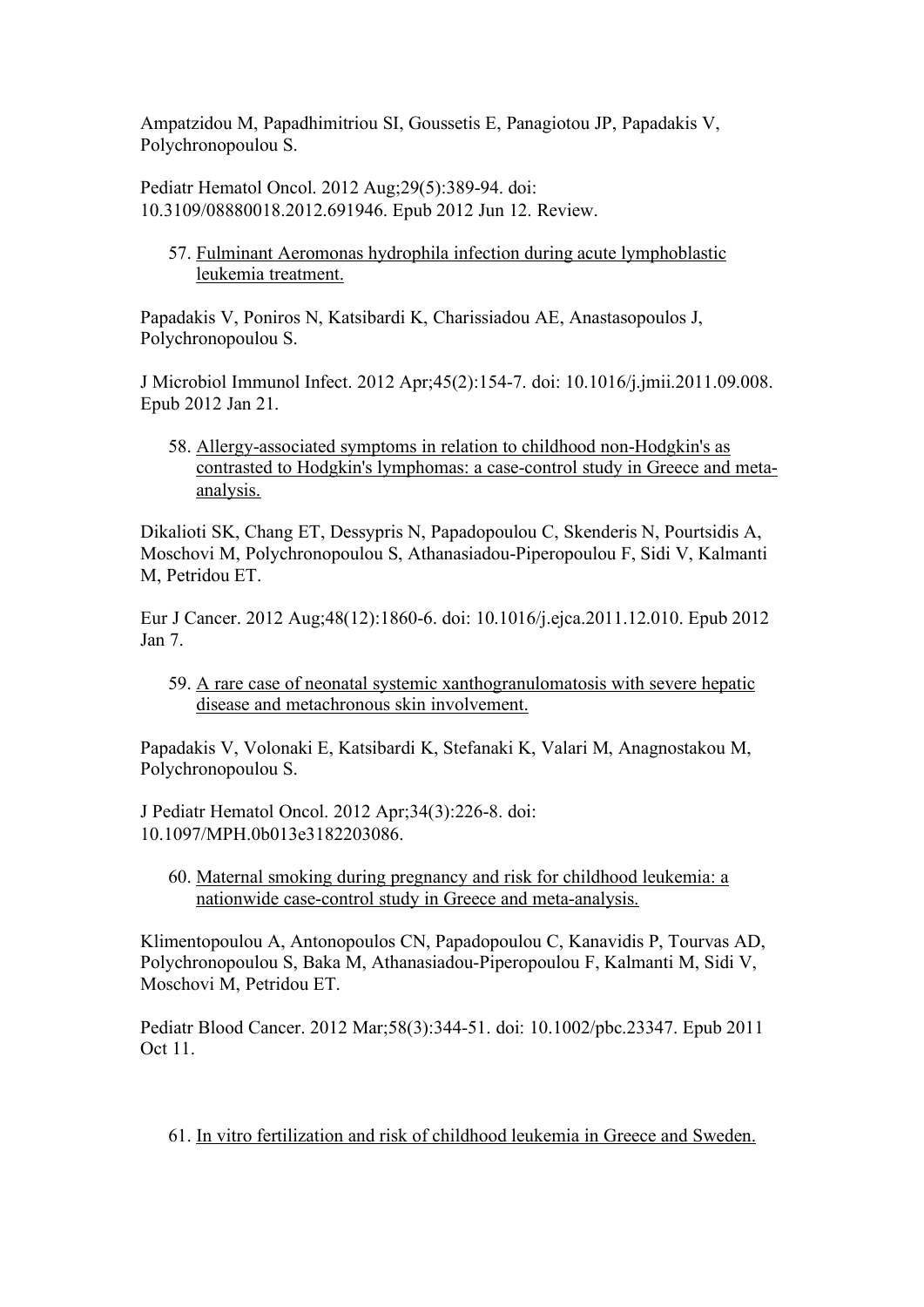Petridou ET, Sergentanis TN, Panagopoulou P, Moschovi M, Polychronopoulou S, Baka M, Pourtsidis A, Athanassiadou F, Kalmanti M, Sidi V, Dessypris N, Frangakis C, Matsoukis IL, Stefanadis C, Skalkidou A, Stephansson O, Adami HO, Kieler H.

Pediatr Blood Cancer. 2012 Jun;58(6):930-6. doi: 10.1002/pbc.23194. Epub 2011 May 25.

62. Blood stream infections throught the entire course of acute lymphoblastic leukemia treatment.

Katsibardi K, Papadakis V, Charisiadou A, Pangalis A, Polychronopoulou S.

Neoplasma. 2011;58(4):326-30.

63. Maternal smoking during pregnancy and childhood lymphoma: a metaanalysis.

Antonopoulos CN, Sergentanis TN, Papadopoulou C, Andrie E, Dessypris N, Panagopoulou P, Polychronopoulou S, Pourtsidis A, Athanasiadou-Piperopoulou F, Kalmanti M, Sidi V, Moschovi M, Petridou ET.

Int J Cancer. 2011 Dec 1;129(11):2694-703. doi: 10.1002/ijc.25929. Epub 2011 Mar 25.

64. Gastrointestinal presentation of late acute lymphoblastic leukemia relapse.

Papadakis V, Roma E, Stefanaki K, Panagiotou I, Papargyri S, Paterakis G, Polychronopoulou S.

Pediatr Int. 2010 Jun;52(3):e171-4. doi: 10.1111/j.1442-200X.2010.03113.x. No abstract available.

65. Hepatitis C treatment concomitant to chemotherapy as "salvage" therapy in children with hematologic malignancies.

Papaevangelou V, Varsami M, Papadakis V, Zellos A, Parcharidou A, Papargyri S, Karentzou O, Manolaki N, Roma E, Polychronopoulou S.

Pediatr Infect Dis J. 2010 Mar;29(3):277-80. doi: 10.1097/INF.0b013e3181c2115a.

66. Randomized Trial of Prophylactic Granulocyte Colony-Stimulating Factor During Rapid COJEC Induction in Pediatric Patients With High-Risk Neuroblastoma: The European HR-NBL1/SIOPEN Study

Ruth Ladenstein, Dominique Valteau-Couanet, Penelope Brock, Isaac Yaniv, Victoria Castel, Genevie`ve Laureys, Josef Malis, Vassilios Papadakis, Ana Lacerda, Ellen Ruud, Per Kogner, Miklos Garami, Walentyna Balwierz, Henrik Schroeder, Maja Beck-Popovic, Gu¨nter Schreier, David Machin, Ulrike Po¨tschger and Andrew Pearson: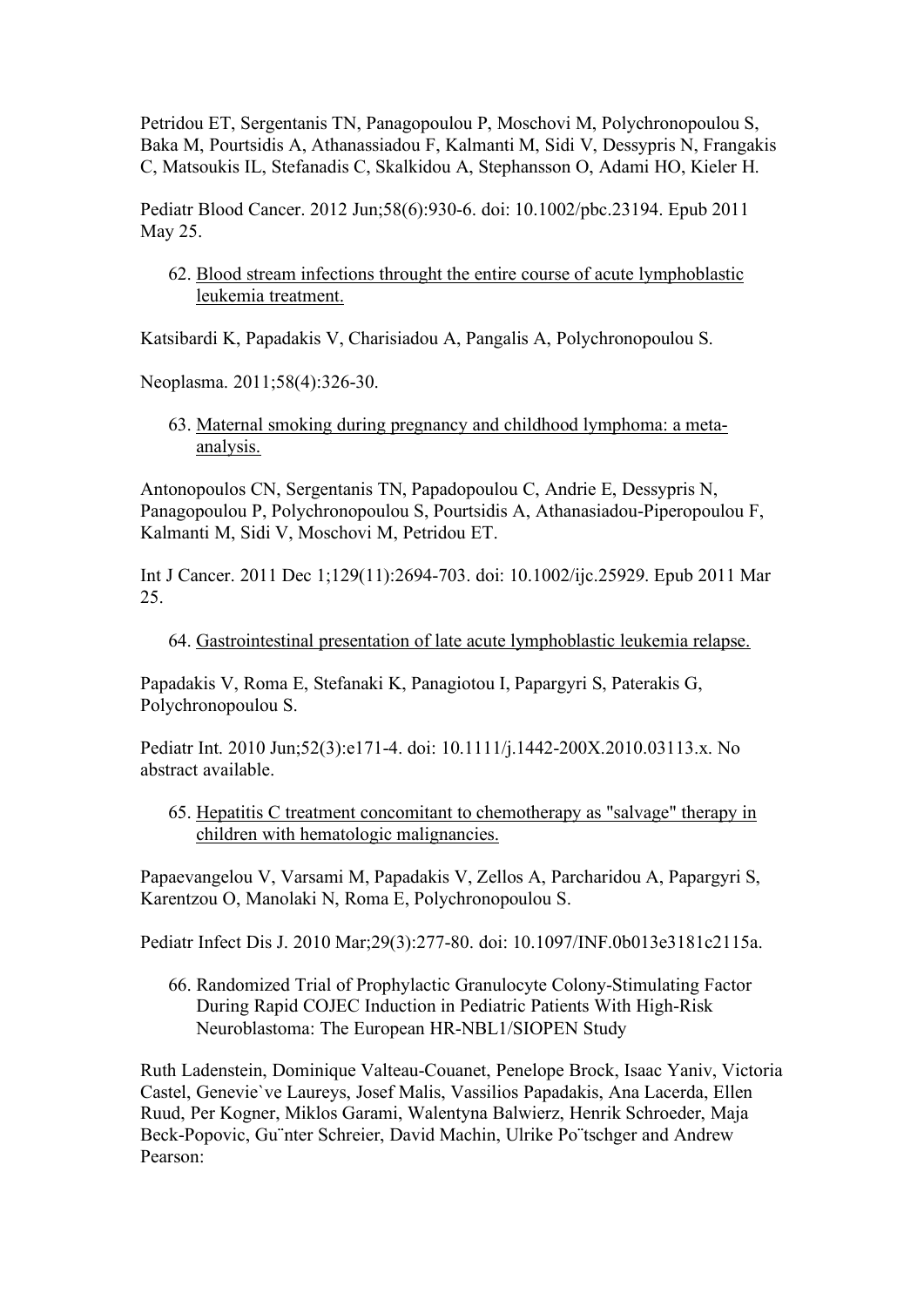*Journal of Clinical Oncology Volume* 28(21), page 3616- 3624, 2010

67. Adipocytokines in relation to Hodgkin lymphoma in children.

Petridou ET, Dessypris N, Panagopoulou P, Sergentanis TN, Mentis AF, Pourtsidis A, Polychronopoulou S, Kalmanti M, Athanasiadou-Piperopoulou F, Moschovi M.

Pediatr Blood Cancer. 2010 Feb;54(2):311-5. doi: 10.1002/pbc.22294.

68. Serum adiponectin as a predictor of childhood non-Hodgkin's lymphoma: a nationwide case-control study.

Petridou ET, Sergentanis TN, Dessypris N, Vlachantoni IT, Tseleni-Balafouta S, Pourtsidis A, Moschovi M, Polychronopoulou S, Athanasiadou-Piperopoulou F, Kalmanti M, Mantzoros CS.

J Clin Oncol. 2009 Oct 20;27(30):5049-55. doi: 10.1200/JCO.2008.19.7525. Epub 2009 Sep 8.

69. Genetic variants in immunoregulatory genes and risk for childhood lymphomas.

Andrie E, Michos A, Kalampoki V, Pourtsidis A, Moschovi M, Polychronopoulou S, Athanasiadou-Piperopoulou F, Kalmanti M, Hatzakis A, Paraskevis D, Nieters A, Petridou ET.

Eur J Haematol. 2009 Oct;83(4):334-42. doi: 10.1111/j.1600-0609.2009.01288.x. Epub 2009 Jun 5.

70. Is imatinib mesylate a promising drug in scleroderma due to extensive chronic graft-versus-host disease?

Vassilios Papadakis, Dimitri Karakasis, Petros P. Sfikakis, Ioannis Baltadakis, John Apostolidis b; Kostas Evangelou, Vassilis G. Gorgoulis, Nikolaos Harhalakis:

*Leukemia and Lymphoma, 50(3), 471-474, 2009*

71. Delayed exposure to infections and childhood lymphomas: a case-control study.

Michos A, Dessypris N, Pourtsidis A, Moschovi M, Polychronopoulou S, Athanasiadou-Piperopoulou F, Kalmanti M, Syriopoulou VP, Mavrouli MD, Petridou ET.

Cancer Causes Control. 2009 Jul;20(5):795-802. doi: 10.1007/s10552-009-9294-2. Epub 2009 Jan 25.

72. Childhood leukaemias and lymphomas in Greece (1996-2006): a nationwide registration study.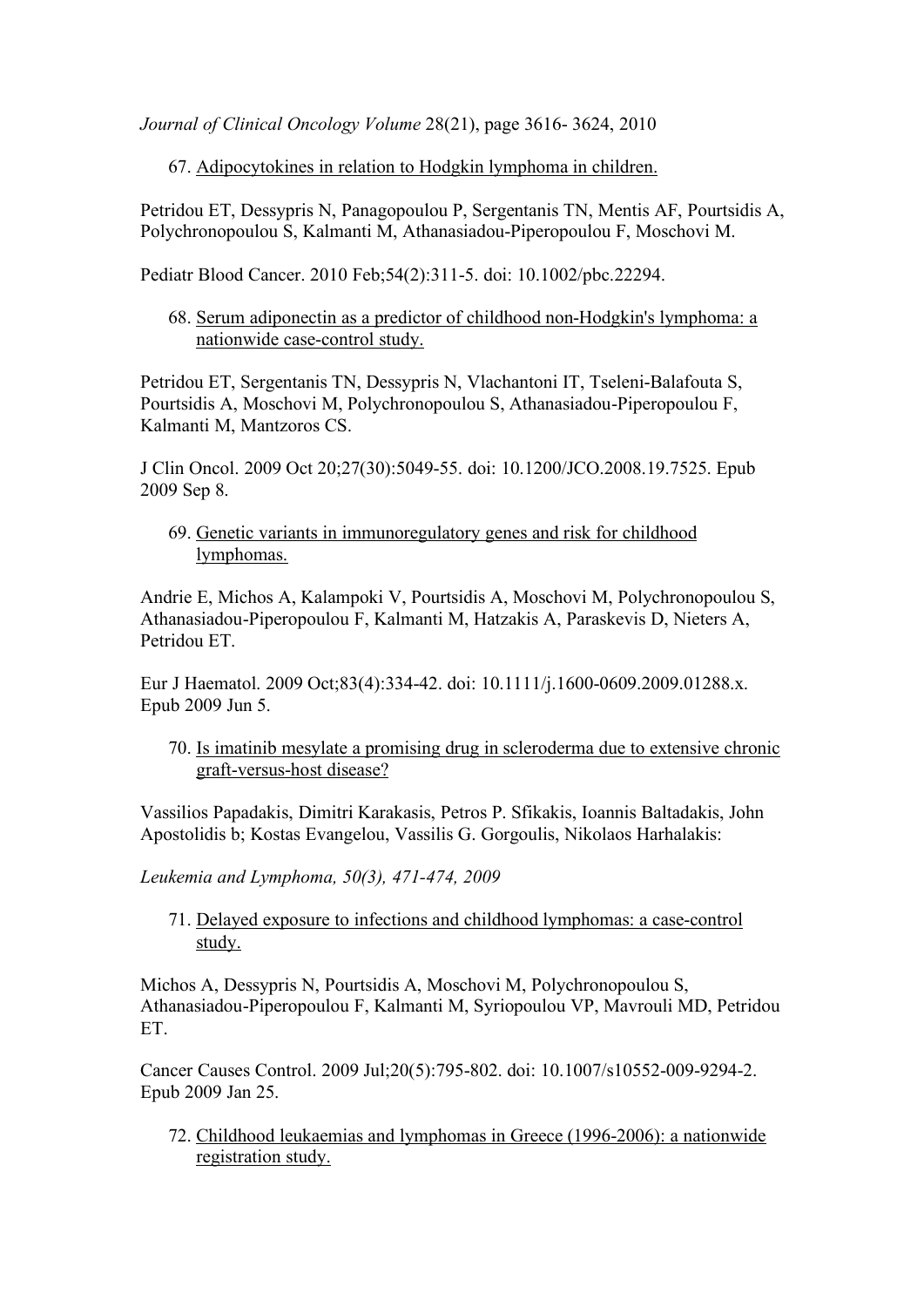Petridou ET, Pourtsidis A, Dessypris N, Katsiardanis K, Baka M, Moschovi M, Polychronopoulou S, Koliouskas D, Sidi V, Athanasiadou-Piperopoulou F, Kalmanti M, Belechri M, La Vecchia C, Curado MP, Skalkidis I.

Arch Dis Child. 2008 Dec;93(12):1027-32. doi: 10.1136/adc.2007.133249. Epub 2008 Aug 1.

73. Testicular microlithiasis in siblings: clinical implications.

Thomas D, Vlachopapadopoulou E, Papadakis V, Sklavou R, Stefanaki K, Polychronopoulou S, Michalacos S.

Pediatr Radiol. 2008 Jun;38(6):688-90. doi: 10.1007/s00247-008-0749-5. Epub 2008 Feb 2.

74. Burnout, staff support, and coping in Pediatric Oncology.

Liakopoulou M, Panaretaki I, Papadakis V, Katsika A, Sarafidou J, Laskari H, Anastasopoulos I, Vessalas G, Bouhoutsou D, Papaevangelou V, Polychronopoulou S, Haidas S.

Support Care Cancer. 2008 Feb;16(2):143-50. Epub 2007 Jul 10.

75. Monosomy 7 and deletion 7q in children and adolescents with acute myeloid leukemia: an international retrospective study.

Hasle H, Alonzo TA, Auvrignon A, Behar C, Chang M, Creutzig U, Fischer A, Forestier E, Fynn A, Haas OA, Harbott J, Harrison CJ, Heerema NA, van den Heuvel-Eibrink MM, Kaspers GJ, Locatelli F, Noellke P, Polychronopoulou S, Ravindranath Y, Razzouk B, Reinhardt D, Savva NN, Stark B, Suciu S, Tsukimoto I, Webb DK, Wojcik D, Woods WG, Zimmermann M, Niemeyer CM, Raimondi SC.

Blood. 2007 Jun 1;109(11):4641-7. Epub 2007 Feb 13.

76. Melatonin and immunomodulation: connections and potential clinical applications.

Giannoulia-Karantana A, Vlachou A, Polychronopoulou S, Papassotiriou I, Chrousos GP.

Neuroimmunomodulation. 2006;13(3):133-44. Epub 2006 Nov 21. Review.

77. Treatment results of 165 pediatric patients with non-metastatic nasopharyngeal carcinoma: a Rare Cancer Network study.

Ozyar E, Selek U, Laskar S, Uzel O, Anacak Y, Ben-Arush M, Polychronopoulou S, Akman F, Wolden SL, Sarihan S, Miller RC, Ozsahin M, Abacioğlu U, Martin M, Caloglu M, Scandolaro L, Szutowicz E, Atahan IL.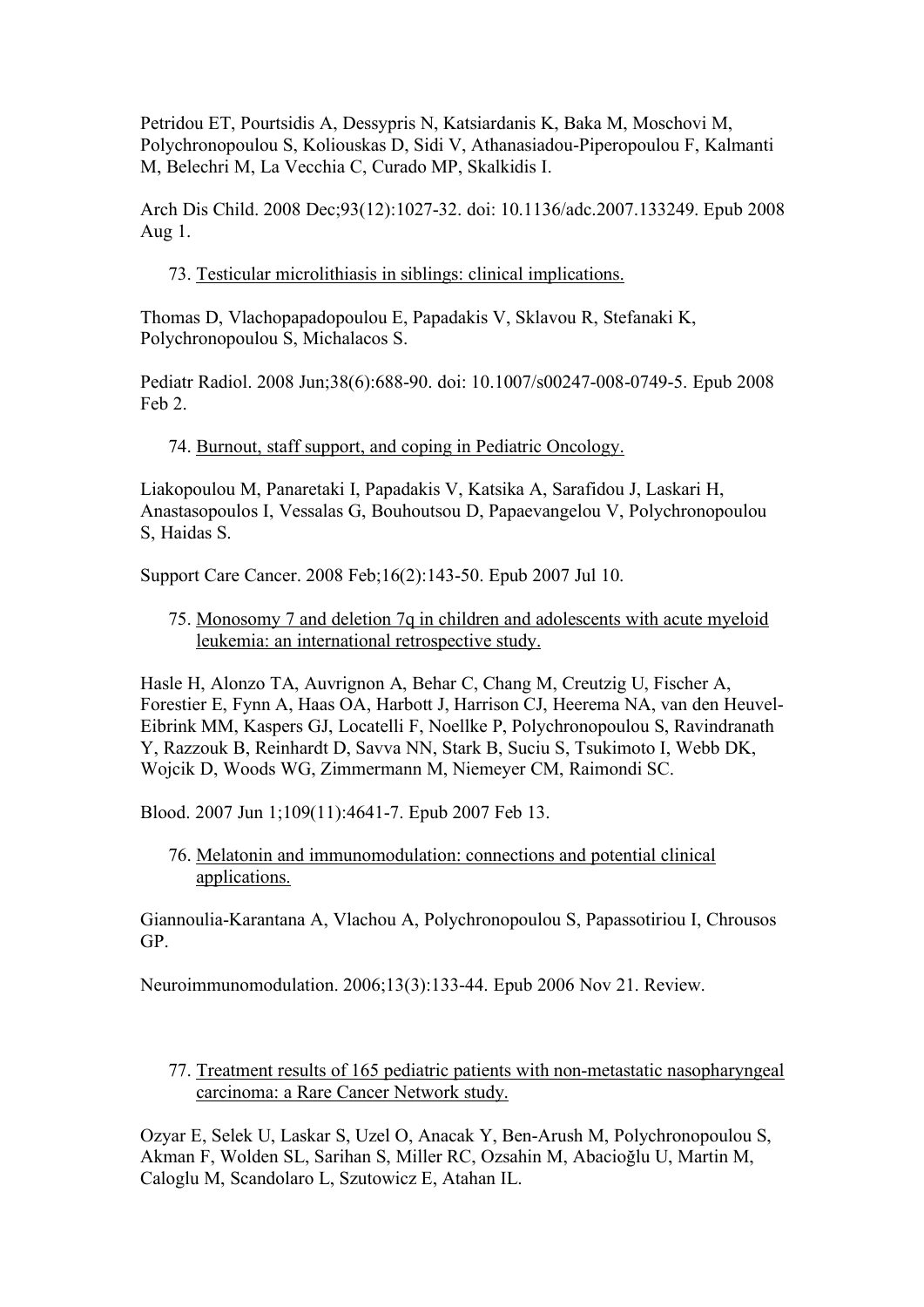Radiother Oncol. 2006 Oct;81(1):39-46. Epub 2006 Sep 11.

78. Transient and chronic neutropenias detected in children with different viral and bacterial infections.

Karavanaki K, Polychronopoulou S, Giannaki M, Haliotis F, Sider B, Brisimitzi M, Dimitriou C, Scordias G, Marangou F, Stamatiadou A, Avlonitis S.

Acta Paediatr. 2006 May;95(5):565-72.

79. Diffuse Intraabdominal Desmoplastic Small Round Cell Tumor: Ten Year Experience

Livaditi S, Mavridis G, Soutis M, Papandreou A, Moschovi M, Papadakis V, Stefanaki K, Christopoulos-Geroulanos G:

*European Journal of Pediatric Surgery*, *16, pp 423-427, 2006*.

80. Invasive Acremonium strictum infection in a bone marrow transplant recipient.

Miyakis S, Velegraki A, Delikou S, Parcharidou A, Papadakis V, Kitra V, Papadatos I, Polychronopoulou S.

Pediatr Infect Dis J. 2006 Mar;25(3):273-5. Review.

81. Second and third malignant solid tumor in a girl with ovarian Sertoli-Leydig tumor.

Panagiotou JP, Polychronopoulou S, Sofou K, Vanvliet-Constantinidou C, Papandreou E, Haidas S.

Pediatr Blood Cancer. 2006 May 1;46(5):654-6.

82. p16 inactivation associated with aggressive clinical course and fatal outcome in TEL/AML1-positive acute lymphoblastic leukemia.

Papadhimitriou SI, Polychronopoulou S, Tsakiridou AA, Androutsos G, Paterakis GS, Athanassiadou F.

J Pediatr Hematol Oncol. 2005 Dec;27(12):675-7.

83. Classical transient erythroblastopenia of childhood with human parvovirus B<sub>19</sub> genome detection in the blood and bone marrow

Alexia Prassouli, Vassilios Papadakis, Athanasios Tsakris, Kalliopi Stefanaki, Anastasia Garoufi, Stavros Haidas, Christina Dracou:

*Journal of Pediatric Hematology/ Oncology,27(6),pp 333-338, 2005*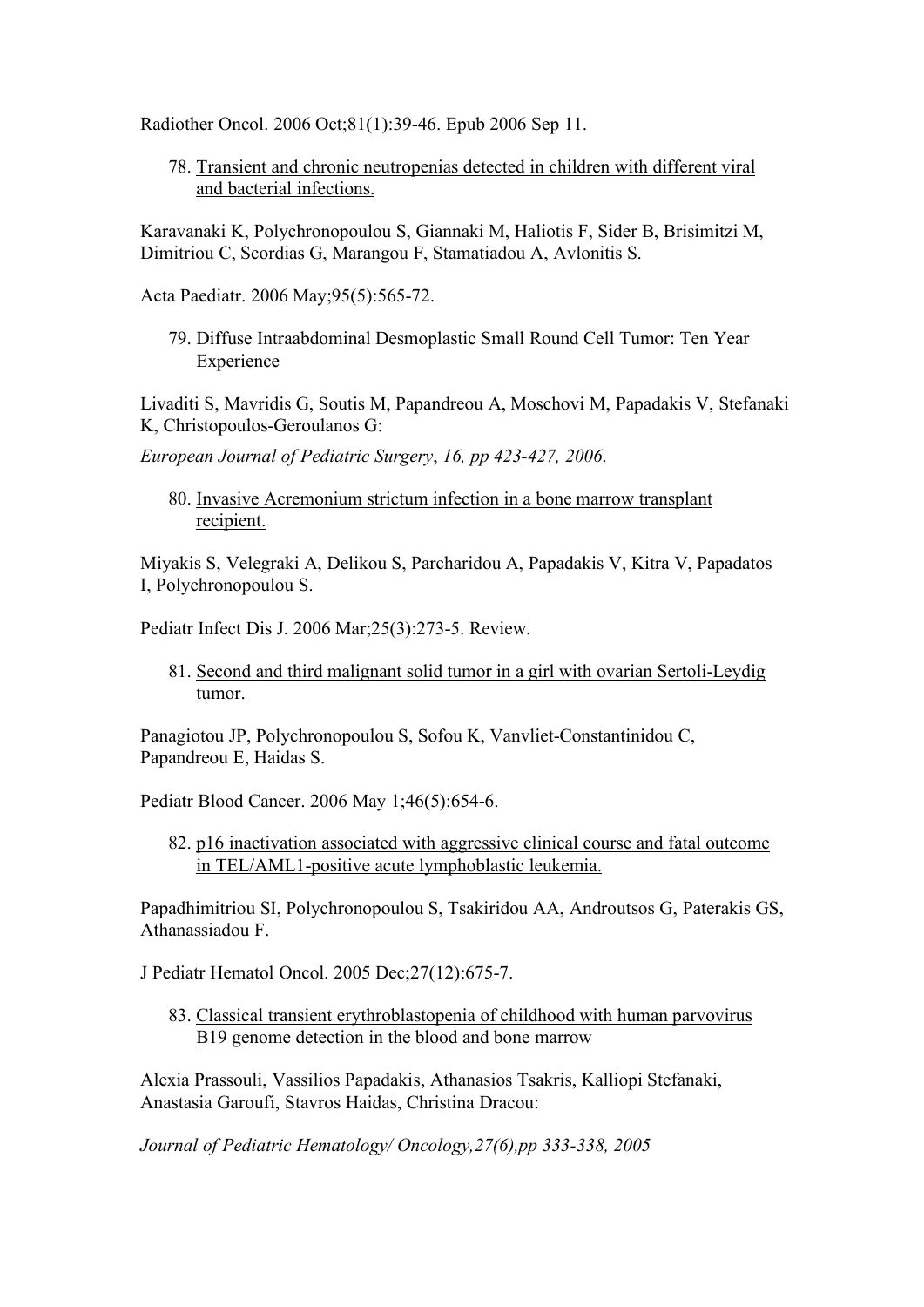84. Infections in a pediatric patient cohort with acute lymphoblastic leukemia during the entire course of treatment.

Katsimpardi K, Papadakis V, Pangalis A, Parcharidou A, Panagiotou JP, Soutis M, Papandreou E, Polychronopoulou S, Haidas S.

Support Care Cancer. 2006 Mar;14(3):277-84. Epub 2005 Nov 4.

85. Hypermethylation of CpG islands in the promoter region of the p15INK4B gene in childhood acute leukaemia.

Tsellou E, Troungos C, Moschovi M, Athanasiadou-Piperopoulou F, Polychronopoulou S, Kosmidis H, Kalmanti M, Hatzakis A, Dessypris N, Kalofoutis A, Petridou E.

Eur J Cancer. 2005 Mar;41(4):584-9. Epub 2005 Jan 22.

86. Conventional cytogenetics and fluorescence in situ hybridization in persistent cytopenias and myelodysplastic syndromes in childhood.

Touliatou V, Kolialexi A, Tsangaris GT, Moschovi M, Polychronopoulou S, Mavrou A.

Anticancer Res. 2004 Nov-Dec;24(6):3945-9.

87. Veno-occlusive disease of the liver

Papadakis V:

*HAEMA* 7(4), pp 435-447, 2004

88. Decrease of CD4+ and B-lymphocyte populations is not associated with severe infectious complications in children with acute lymphoblastic leukemia during maintenance.

Kostaridou S, Polychronopoulou S, Psarra K, Kapsimali V, Parcharidou A, Katevas P, Papasteriades C, Haidas S.

Int J Hematol. 2004 Nov;80(4):354-60.

89. Clinical and morphological features of paediatric myelodysplastic syndromes: a review of 34 cases.

Polychronopoulou S, Panagiotou JP, Kossiva L, Mavrou A, Anagnostou D, Haidas S.

Acta Paediatr. 2004 Aug;93(8):1015-23. Review.

90. An integrated evaluation of socioeconomic and clinical factors in the survival from childhood acute lymphoblastic leukaemia: a study in Greece.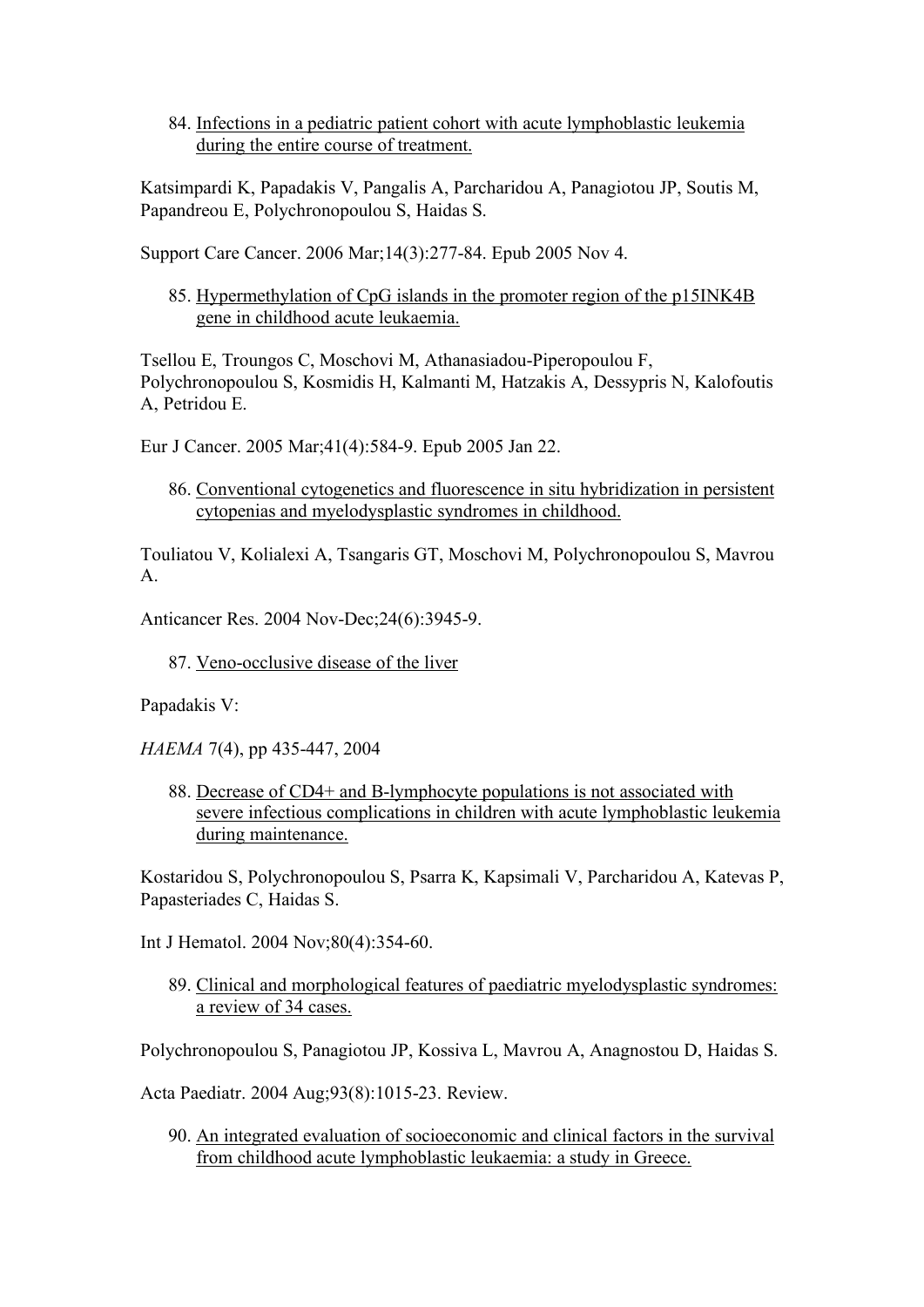Charalampopoulou A, Petridou E, Spyridopoulos T, Dessypris N, Oikonomou A, Athanasiadou-Piperopoulou F, Baka M, Kalmanti M, Polychronopoulou S, Trichopoulos D.

Eur J Cancer Prev. 2004 Oct;13(5):397-401.

91. Osteosarcoma as a second tumor after treatment for primary non-Hodgkin's lymphoma in a child with ataxia-telangiectasia: presentation of a case and review of possible pathogenetic mechanisms.

Makis A, Polychronopoulou S, Haidas S.

J Pediatr Hematol Oncol. 2004 Jul;26(7):444-6.

92. Nasopharyngeal carcinoma in childhood and adolescence: a single institution's experience with treatment modalities during the last 15 years.

Polychronopoulou S, Kostaridou S, Panagiotou JP, Stefanaki K, Papadakis V, Florentin L, Houlakis M, Christopoulos G, Haidas S.

Pediatr Hematol Oncol. 2004 Jul-Aug;21(5):393-402.

93. Telomere length and telomerase activity: variations with advancing age and potential role in childhood malignancies.

Polychronopoulou S, Koutroumba P.

J Pediatr Hematol Oncol. 2004 Jun;26(6):342-50. Review.

94. Ineffective erythropoiesis underlies the clinical heterogeneity of congenital dyserythropoietic anemia type II (CDA II).

Kostaridou S, Polychronopoulou S, Premetis E, Papassotiriou I, Stamoulakatou A, Haidas S.

Pediatr Int. 2004 Jun;46(3):274-9.

95. Telomere length variation and telomerase activity expression in patients with congenital and acquired aplastic anemia.

Polychronopoulou S, Koutroumba P.

Acta Haematol. 2004;111(3):125-31. Review.

96. Myelodysplasia and Naxos disease: a novel pathogenetic association?

Polychronopoulou S, Tsatsopoulou A, Papadhimitriou SI, Panagiotou JP, Anastasakis A, Paterakis G, Anagnostou D, Protonotarious N, Haidas SA.

Leukemia. 2002 Nov;16(11):2335-7. No abstract available.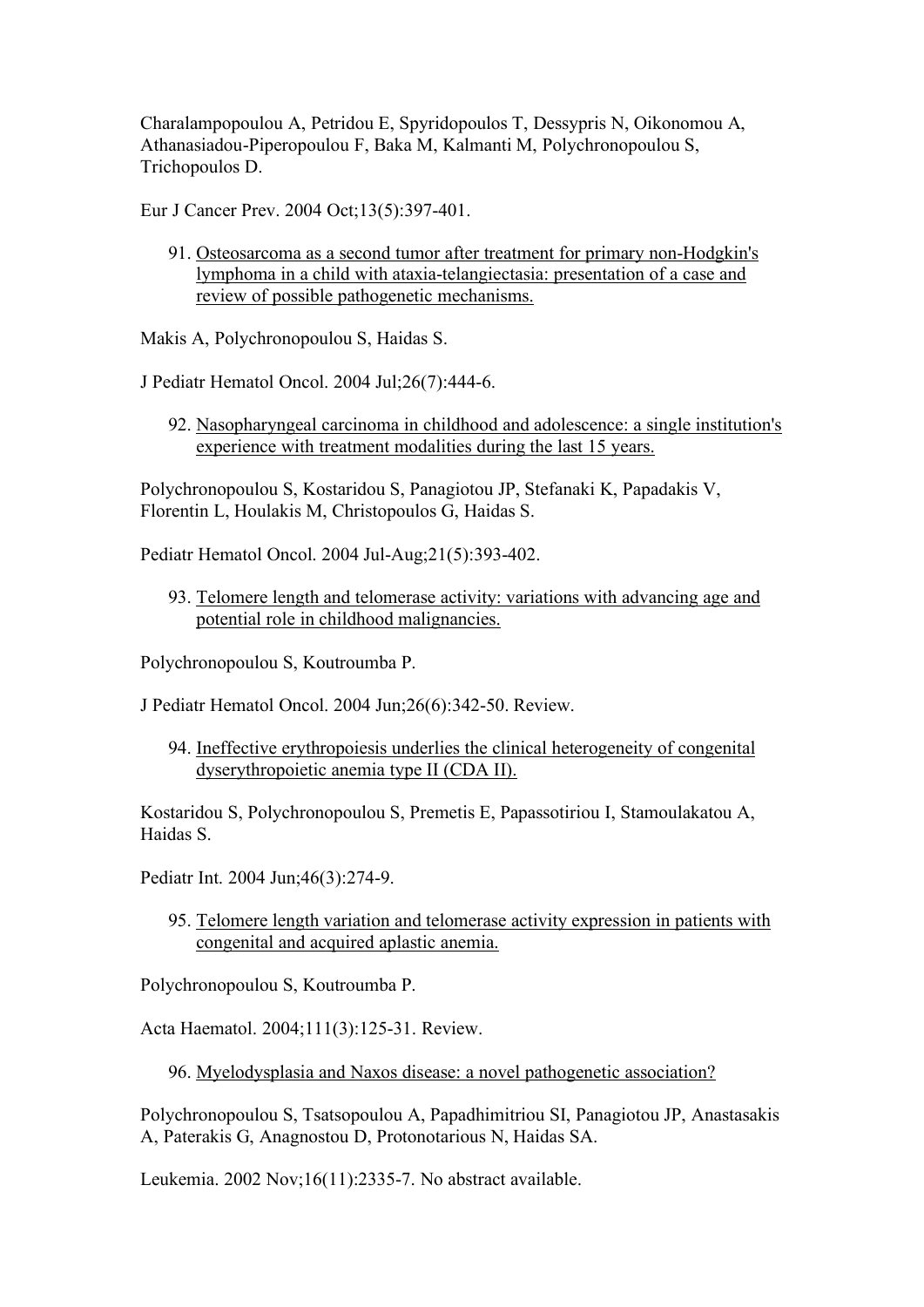97. Results of childhood acute lymphoblastic leukemia treatment in Greek patients using a BFM-based protocol.

Papadakis V, Panagiotou JP, Polychronopoulou-Androulakaki S, Mikraki V, Parcharidou A, Tsitsikas C, Brachnou E, Paterakis G, Maurou A, Sampani A, Soutis EM, Haidas S:

*HAEMA* 6(2), pp 208-216, 2003

98. High-dose carmustine, thiotepa and etoposide followed by autologous bone marrow rescue for the treatment of high risk central nervous tumors.

Papadakis V, Dunkel IJ, Cramer LD. Kramer E, Papadopoulos E, Goldman S, Parker RJ, Willoughhhby M, Baker D, Garvin J, Strandjord S, Coccia P, Kaplan AM, Klemperer M and Finlay JL:

*Bone Marrow Transplantation*, 26:153-160, 2000.

99. Gonadal function in young patients successfully treated for Hodgkin disease

Papadakis V, Vlachopapadopoulou E, van Syckle K, Ganshaw L, Kalmanti M, Tan C and Sklar C:

*Medical and Pediatric Oncology*, 32:366-372, 1999.

100. Chromosome fragility and predisposition to childhood malignancies.

Kolialexi A, Mavrou A, Tsenghi C, Tsangaris GT, Dafermou E, Tzortzatou F, Polychronopoulou S, Haidas S, Metaxotou C.

Anticancer Res. 1998 Jul-Aug;18(4A):2359-64.

101. Secondary malignancies in a child with Hodgkin's disease: T-cell lymphoma and myelodysplastic syndrome evolving into acute nonlymphoblastic leukaemia.

Polychronopoulou S, Panagiotou JP, Papadakis T, Mavrou A, Anagnostou D, Haidas S.

Med Pediatr Oncol. 1996 May;26(5):359-66.

102. Auxologic data and hormonal profile in long-term survivors of childhood acute lymphoid leukemia.

Dacou-Voutetakis C, Kitra V, Grafakos S, Polychronopoulou S, Drakopoulou M, Haidas S.

Am J Pediatr Hematol Oncol. 1993 Aug;15(3):277-83.

103. Autoimmune hemolytic anemia as an initial symptom in childhood Hodgkin's disease.